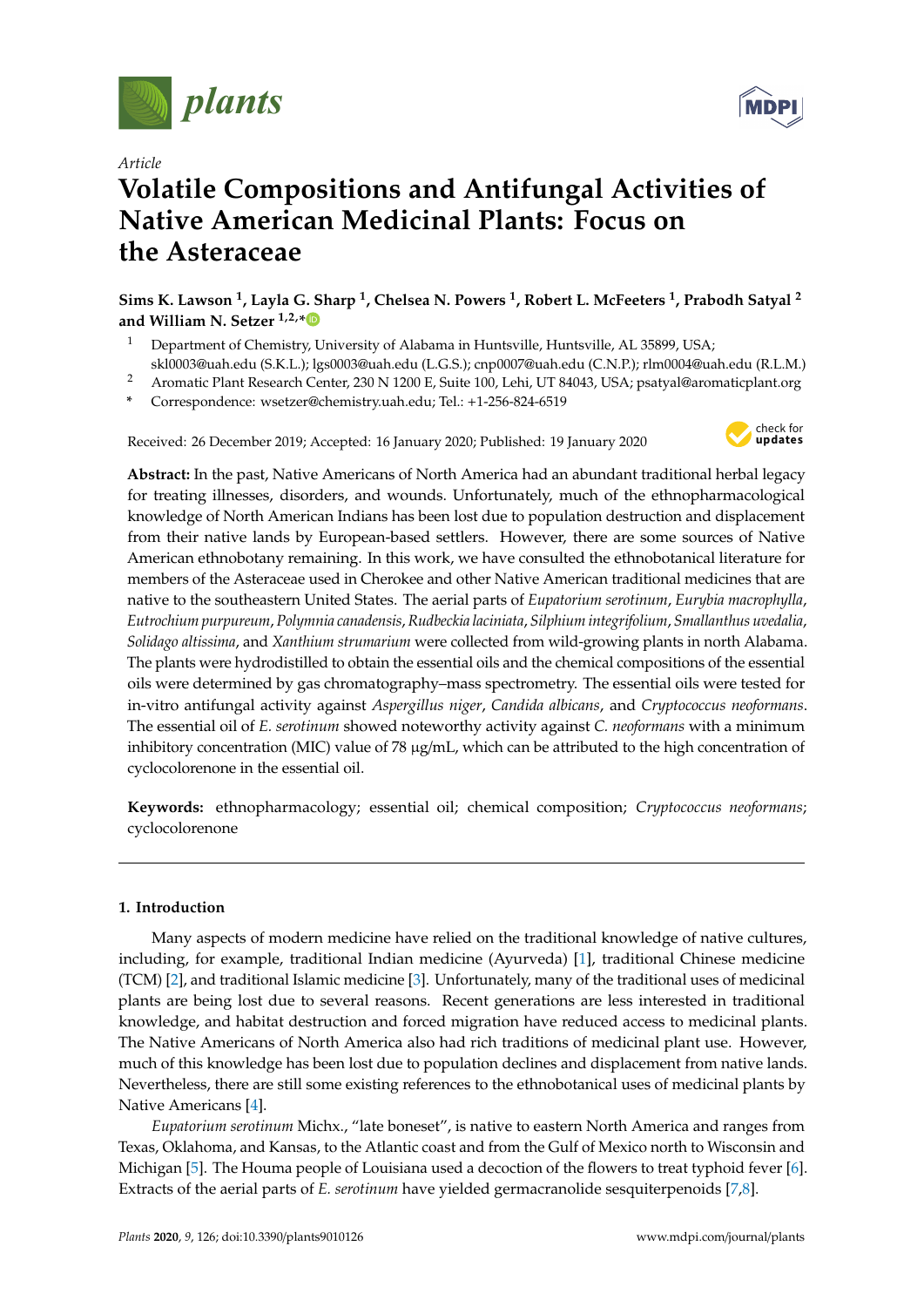*Eurybia macrophylla* (L.) Cass. (syn. *Aster macrophyllus* L.), "bigleaf aster", is native to southeastern Canada and northeastern United States, as far south as north Alabama and north Georgia [\[9\]](#page-13-8). The Iroquois used a decoction of the roots as a blood medicine and to treat venereal disease; the Ojibwa people ate the leaves of *E. macrophylla* as a medicine and food [\[6\]](#page-13-5).

*Eutrochium purpureum* (L.) E.E. Lamont (syn. *Eupatorium purpureum* L.), "purple Joe-Pye weed", ranges from central to eastern North America, from the Great Lakes region south to the Gulf of Mexico [\[10\]](#page-13-9). The Cherokee used the roots as a treatment for rheumatism, for kidney problems, and for "female problems"; the Chippewa inhaled the vapors from an infusion of the plant for colds; the Navajo used the plant as an antidote for poison; and the Potawatomi people applied a poultice of the leaves on burns [\[6\]](#page-13-5).

*Polymnia canadensis* L., "white flower leafcup", is found in eastern North America from Alabama and Georgia north to Ontario, and from Kansas and Oklahoma east to the Appalachians and New York [\[11\]](#page-13-10). The Houma people applied a poultice of the crushed leaves to swellings; the Iroquois used the plant to relieve toothache [\[6\]](#page-13-5). Extracts of the aerial parts of *P. canadensis* have yielded diterpenoid carboxylic acids and germacranolides [\[12\]](#page-13-11).

*Rudbeckia laciniata* L., "cutleaf coneflower", is widespread in the United States and Canada [\[13\]](#page-13-12). There are eight varieties of *R. laciniata*, namely *ampla*, *bipinnata*, *digitata*, *gaspereauensis*, *heterophylla*, *hortensia*, *humilis*, and *laciniata* [\[14\]](#page-13-13); *R. laciniata* var. *laciniata* is the common variety found in eastern North America [\[15\]](#page-13-14). The Cherokee ate the cooked greens to "keep well", while the Chippewa applied a poultice of the flowers to treat burns [\[6\]](#page-13-5). Several lignans, flavonoid glycosides, and quinic acid derivatives have been isolated from the aerial parts of *R. laciniata*, and sesquiterpenoids have been isolated from root extracts [\[4\]](#page-13-3).

*Silphium integrifolium* Michx., "whole-leaf rosinweed", ranges from Wisconsin and Michigan, south through Alabama and Mississippi, and west as far as New Mexico [\[16\]](#page-13-15). An infusion of the leaves of *S. integrifolium* was taken by the Meskwaki people for "bladder troubles" [\[6\]](#page-13-5). Flavonoids, oleanolic acid glycosides, and phenolic acids have been identified in the aerial parts of *S. integrifolium* [\[17\]](#page-13-16).

*Smallanthus uvedalia* (L.) Mack. (syn. *Polymnia uvedalia* (L.) L.), "yellow flower leafcup", is found in the southeastern United States from Virginia to Florida, west to eastern Texas and Oklahoma [\[18\]](#page-13-17). The Cherokee used the bruised roots on burns and cuts; the Iroquois took an infusion of the shoots and roots to treat back pain and vomiting [\[6\]](#page-13-5). The plant is the source of several germacranolide sesquiterpenoids and *ent*-kaurane diterpenoids [\[4\]](#page-13-3).

*Solidago altissima* L. (syn. *Solidago canadensis* L.), "Canada goldenrod", ranges across most of North America from Canada to northern Mexico [\[19\]](#page-13-18). The Okanagan-Colville and the Thompson tribes used an infusion of the roots and shoots of *S. altissima* to treat fevers [\[6\]](#page-13-5), and the Cherokee took an infusion of *Solidago* spp. to treat fevers. The phytochemistry of *S. canadensis* has been extensively studied and found to contain saponins [\[20,](#page-13-19)[21\]](#page-14-0), flavonoids [\[22](#page-14-1)[–24\]](#page-14-2), polyacetylenes [\[25,](#page-14-3)[26\]](#page-14-4), diterpenoids [\[27\]](#page-14-5), and triterpenoids [\[28\]](#page-14-6).

*Xanthium strumarium* L., "rough cocklebur", ranges throughout North America and is considered a noxious weed in the southeastern United States [\[29\]](#page-14-7). The White Mountain Apache tribe took a root decoction to treat fevers; the Mahuma people of Southern California used the plant to treat rheumatism, tuberculosis, and gonorrhea [\[6\]](#page-13-5). The aerial parts of *X. strumarium* contain alkaloids, sesquiterpene lactones (guaianolides, germacranolides, and elemanolides), phenolic compounds, and the toxic carboxylic acid atractyloside, a kaurene glycoside [\[30\]](#page-14-8).

We have had an interest in the volatile chemistry and biological activity of Native American medicinal plants [\[31–](#page-14-9)[42\]](#page-14-10), including members of the Asteraceae [\[43–](#page-14-11)[45\]](#page-15-0). As part of our continuing investigations, the purpose of this work was to seek out additional species of Asteraceae important in Native American traditional medicine growing wild in northern Alabama and to obtain the essential oils by hydrodistillation of the aerial parts. As a test for biological activity, the essential oils were then screened for antifungal activity against three potentially pathogenic fungal strains. *Aspergillus niger*, *Candida albicans*, and *Cryptococcus neoformans* are the causative agents of opportunistic *Aspergillus* lung disease, candidiasis, and cryptococcosis, respectively.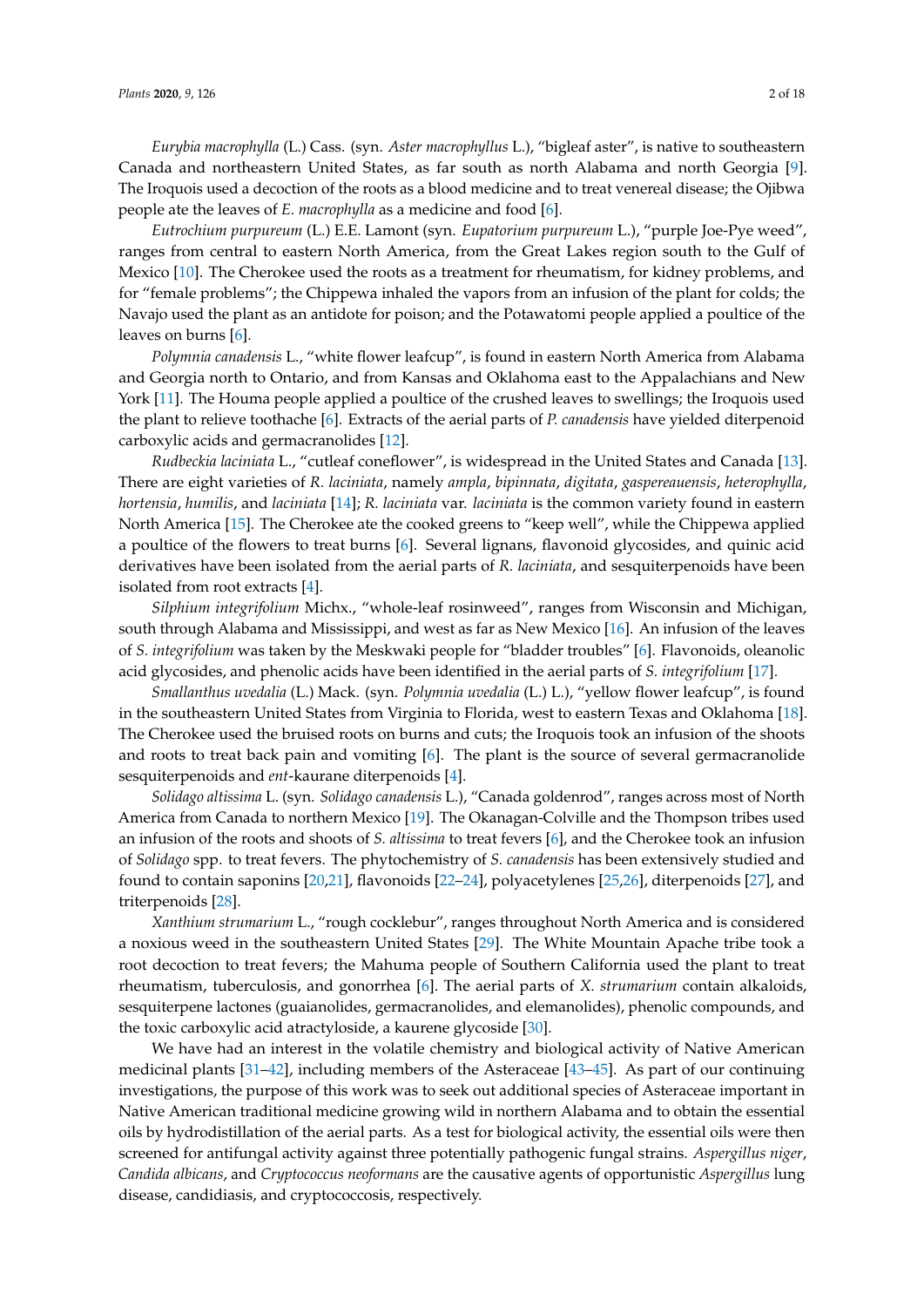### **2. Results and Discussion**

The essential oils from *E. serotinum*, *E. macrophylla*, *E. purpureum*, *P. canadensis*, *R. laciniata*, *S. integrifolium*, *S. uvedalia*, *S. altissima*, and *X. strumarium* were obtained from the fresh aerial parts of the plants by hydrodistillation, generally in low yield. The essential oils were analyzed by GC and GC–MS (Tables 1, 3–9, and 11).

#### *2.1. Eupatorium serotinum Michx.*

The essential oil from the aerial parts of *E. serotinum* was rich in sesquiterpenoids, with cyclocolorenone (23.38%), germacrene D (6.58%), and palustrol (5.32%), along with an unidentified sesquiterpenoid (5.72%) as the major components (Table [1\)](#page-2-0).

<span id="page-2-0"></span>

| RI <sup>a</sup> | RI <sup>b</sup> | Compound                    | $% \pm SD$      | RI <sup>a</sup> | RI <sup>b</sup>          | Compound                                 | $% \pm SD$       |
|-----------------|-----------------|-----------------------------|-----------------|-----------------|--------------------------|------------------------------------------|------------------|
| 802             | 801             | Hexanal                     | $0.16 \pm 0.02$ | 1531            | 1533                     | trans-Cadina-1,4-diene                   | $0.20 \pm 0.07$  |
| 810             | 796             | 2-Hexanol                   | $0.92 \pm 0.01$ | 1540            | $\overline{\phantom{0}}$ | Unidentified <sup>e</sup>                | $1.28\pm0.05$    |
| 850             | 846             | $(2E)$ -Hexenal             | $0.86 \pm 0.11$ | 1542            | 1539                     | α-Copaen-11-ol                           | $7.89 \pm 0.13$  |
| 932             | 932             | $\alpha$ -Pinene            | $0.17 \pm 0.01$ | 1548            | $\qquad \qquad =$        | Unidentified <sup>f</sup>                | $1.76 \pm 0.04$  |
| 949             | 946             | Camphene                    | $1.78 \pm 0.02$ | 1550            | $\equiv$                 | Unidentified <sup>8</sup>                | $0.75 \pm 0.03$  |
| 977             | 974             | $\beta$ -Pinene             | $0.18 \pm 0.02$ | 1558            | 1559                     | Germacrene B                             | $0.44 \pm 0.03$  |
| 999             | 1001            | $\delta$ -2-Carene          | $0.15 \pm 0.01$ | 1562            | $\overline{\phantom{m}}$ | Eudesmenol <sup>h</sup>                  | $0.32 \pm 0.09$  |
| 1029            | 1024            | Limonene                    | $0.26 \pm 0.01$ | 1569            | 1567                     | Palustrol                                | $5.32 \pm 0.12$  |
| 1283            | 1287            | Bornyl acetate              | $4.72 \pm 0.07$ | 1575            | 1574                     | Germacra-1(10),5-dien-4β-ol              | $0.91 \pm 1.10$  |
| 1326            | $\qquad \qquad$ | Unidentified c              | $0.93 \pm 0.03$ | 1581            | 1577                     | Spathulenol                              | $1.58 \pm 0.83$  |
| 1346            | 1345            | $\alpha$ -Cubebene          | $0.59 \pm 0.01$ | 1588            | 1590                     | Globulol                                 | $0.58\pm0.03$    |
| 1375            | 1374            | $\alpha$ -Copaene           | $0.11 \pm 0.05$ | 1593            | 1592                     | Viridiflorol                             | $1.12 \pm 0.09$  |
| 1383            | 1387            | β-Bourbonene                | $0.06 \pm 0.01$ | 1596            | $\qquad \qquad$          | Unidentified <sup>1</sup>                | $1.20 \pm 0.02$  |
| 1397            | 1387            | β-Cubebene                  | $3.65 \pm 0.09$ | 1603            | 1602                     | Ledol                                    | $2.80 \pm 0.03$  |
| 1406            | 1409            | $\alpha$ -Gurjunene         | $0.74 \pm 0.02$ | 1620            | 1611                     | Germacra-1(10),5-dien-4 $\alpha$ -ol     | $1.44 \pm 0.13$  |
| 1417            | 1419            | $\beta$ -Ylangene           | $0.09 \pm 0.03$ | 1622            | 1624                     | Selina-6-en-4ß-ol                        | $0.31 \pm 0.03$  |
| 1418            | 1417            | $\beta$ -Caryophyllene      | $0.96 \pm 0.01$ | 1627            | 1627                     | 1-epi-Cubenol                            | $0.61 \pm 0.10$  |
| 1428            | 1434            | $\nu$ -Elemene              | $0.28 \pm 0.05$ | 1638            | 1639                     | cis-Guaia-3,9-dien-11-ol                 | $0.12 \pm 0.01$  |
| 1448            | 1448            | cis-Muurola-3,5-diene       | $0.07 \pm 0.03$ | 1642            | 1638                     | $\tau$ -Cadinol                          | $0.80 \pm 0.03$  |
| 1455            | 1452            | $\alpha$ -Humulene          | $0.41 \pm 0.04$ | 1642            | 1640                     | $\tau$ -Muurolol                         | $0.62 \pm 0.08$  |
| 1471            | 1475            | trans-Cadina-1(6),4-diene   | $0.25 \pm 0.03$ | 1646            | 1644                     | $\alpha$ -Muurolol (= $\delta$ -Cadinol) | $0.69 \pm 0.07$  |
| 1480            | 1484            | Germacrene D                | $6.58 \pm 0.09$ | 1648            | 1646                     | Agarospirol II                           | $1.10 \pm 0.04$  |
| 1486            | 1488            | $\delta$ -Selinene          | $0.27 \pm 0.02$ | 1654            | 1652                     | $\alpha$ -Cadinol                        | $2.31 \pm 0.04$  |
| 1488            | 1489            | $\beta$ -Selinene           | $0.17 \pm 0.01$ | 1668            | $\frac{1}{2}$            | Unidentified <sup>j</sup>                | $5.72 \pm 0.14$  |
| 1491            | 1493            | trans-Muurola-4(14),5-diene | $0.69 \pm 0.03$ | 1751            | 1759                     | Cyclocolorenone                          | $23.38 \pm 0.43$ |
| 1494            | 1493            | epi-Cubebol                 | $1.81 \pm 0.03$ |                 |                          | Green leaf volatiles                     | 1.94             |
| 1497            | 1500            | $\alpha$ -Muurolene         | $0.34 \pm 0.02$ |                 |                          | Monoterpene hydrocarbons                 | 2.53             |
| 1502            | $\equiv$        | Unidentified <sup>d</sup>   | $1.30 \pm 0.02$ |                 |                          | Oxygenated monoterpenoids                | 4.72             |
| 1512            | 1513            | $\gamma$ -Cadinene          | $0.21 \pm 0.00$ |                 |                          | Sesquiterpene hydrocarbons               | 19.14            |
| 1514            | 1514            | Cubebol                     | $4.18 \pm 0.11$ |                 |                          | Oxygenated sesquiterpenoids              | 57.90            |
| 1517            | 1522            | $\delta$ -Cadinene          | $3.02 \pm 0.25$ |                 |                          | <b>Total Identified</b>                  | 86.23            |

**Table 1.** Chemical composition of the essential oil of *Eupatorium serotinum* Michx.

<sup>a</sup> RI = Retention index determined in reference to a homologous series of *n*-alkanes on a ZB-5ms column. <sup>b</sup> RI values from the databases. <sup>c</sup> MS(EI) (mass spectrum (electron impact)): 162(84%), 147(96%), 133(20%), 120(32%), 119(41%), 108(35%), 105(100%), 91(63%), 79(29%), 77(22%), 55(11%), 53(12%), 41(14%). <sup>d</sup> MS(EI): 202(7%), 187(9%), 162(68%), 159(31%), 147(50%), 145(32%), 132(49%), 119(66%), 105(89%), 91(48%), 81(18%), 79(20%), 77(16%), 59(100%), 43(20%), 41(20%). <sup>e</sup> MS(EI): 202(4%), 187(13%), 162(56%), 159(59%), 147(39%), 145(40%), 132(73%), 131(39%), 119(73%), 106(48%), 105(88%), 91(47%), 81(16%), 79(25%), 77(19%), 59(100%), 55(18%), 43(19%), 41(20%). <sup>f</sup> MS(EI): 220(24%), 205(17%), 163(19%), 120(35%), 110(100%), 105(20%), 95(35%), 69(44%), 55(20%), 41(24%). <sup>g</sup> MS(EI): 220(47%), 163(25%), 161(32%), 121(100%), 108(42%), 93(42%), 81(59%), 69(17%), 55(15%), 41(18%). <sup>h</sup> Correct isomer not identified. <sup>i</sup> MS(EI): 220(49%), 205(7%), 163(33%), 161(28%), 121(100%), 108(40%), 93(35%), 81(80%), 69(20%), 55(17%), 41(19%). <sup>j</sup> MS(EI): 202(46%), 187(67%), 174(40%), 162(60%), 159(100%), 147(89%), 134(30%), 131(23%), 119(62%), 105(71%), 91(50%), 59(61%), 43(20%), 41(22%).

To our knowledge, there have been no previous reports on the essential oil composition of *E. serotinum*. The phytochemistry of the genus *Eupatorium* has been reviewed [\[46\]](#page-15-1) and there have been numerous reports on the essential oil compositions from other species of the genus (Table [2\)](#page-4-0). There is much variability in the essential oil compositions of *Eupatorium* species, both between species and within species. Nevertheless, sesquiterpenoids often dominate the essential oils of *Eupatorium* species.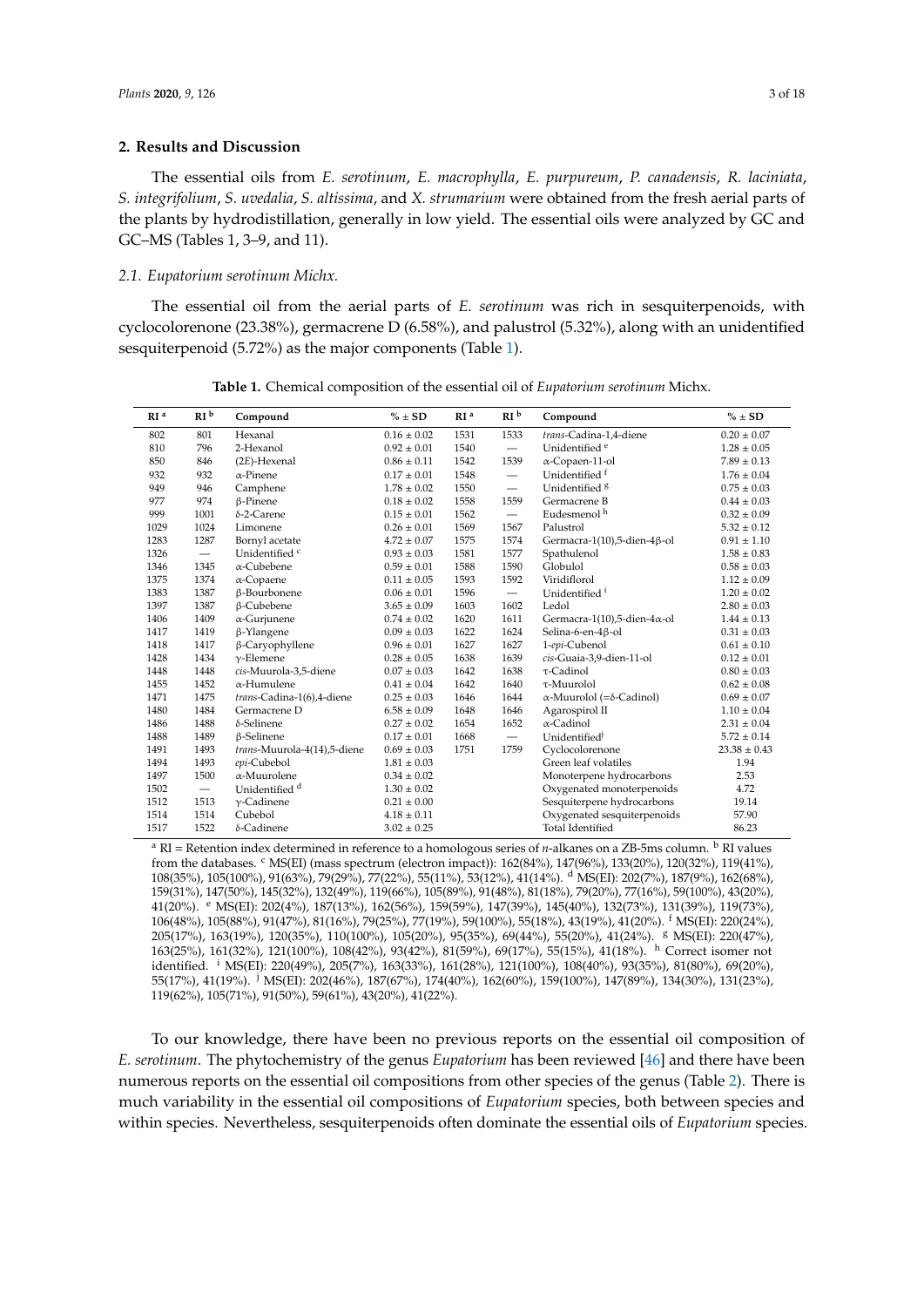| Eupatorium spp. Essential Oil                   | Location             | <b>Major Components</b>                                                                                                                                                  | <b>Biological Activity</b>                                                                                                                                                  | Ref.               |
|-------------------------------------------------|----------------------|--------------------------------------------------------------------------------------------------------------------------------------------------------------------------|-----------------------------------------------------------------------------------------------------------------------------------------------------------------------------|--------------------|
| E. adenophorum (aerial parts)                   | Nainital, India      | camphene (8.9%), p-cymene (16.6%), bornyl acetate (15.6%), amorph-4-en-7-ol (9.6%),<br>$\alpha$ -cadinol (6.2%), amorpha-4,7(11)-dien-8-one (7.8%)                       | none reported                                                                                                                                                               | [47]               |
| E. adenophorum (leaves)                         | Palampur, India      | bornyl acetate (9.0%), germacrene D (5.7%), β-bisabolene (6.2%), 1-naphthalenol<br>$(17.5\%)$ , $\alpha$ -bisabolol $(9.5\%)$                                            | Antibacterial (Rhodococcus rhodochrous, MBC 12.5 µL/mL)                                                                                                                     | [48]               |
| E. adenophorum (twigs)                          | Uttar Pradesh, India | camphene (12.1%), $\alpha$ -phellandrene (8.6%), $\alpha$ -terpinene (6.5%), p-cymene (11.6%),<br>bornyl acetate (10.6%), acoradiene (10.1%), $\alpha$ -bisabolol (5.3%) | Antibacterial (Erwinia herbicola, MIC 0.25 µL/mL;<br>Pseudomonas putida, MIC 2.0 µL/mL)                                                                                     | $[49]$             |
| E. adenophorum (inflorescence)                  | Palampur, India      | bornyl acetate (6.3%), β-caryophyllene (5.4%), γ-muurolene (11.7%), γ-curcumene<br>(5.7%), γ-cadinene (18.4%), 3-acetoxyamorpha-4,7(11)-dien-8-one (7.4%)                | Antifungal (Macrophomina phaseolina, EC <sub>50</sub> 0.076 µL/mL;<br>Rhizoctonia solani, EC <sub>50</sub> 0.094 µL/mL; Fusarium oxysporum,<br>$EC_{50}$ 0.120 $\mu L/mL$ ) | [50]               |
| E. amygdalinum (aerial parts)                   | Amapá, Brazil        | $\beta$ -cubebene (5.7%), β-caryophyllene (12.3%), germacrene D (15.5%), δ-cadinene (5.8%),<br>caryophyllene oxide (17.4%)                                               | none reported                                                                                                                                                               | $\left[51\right]$  |
| E. argentinum (leaves)                          | Córdoba, Argentina   | α-pinene (17.0%), β-pinene (6.1%), p-cymene (12.5%), thymyl acetate (9.7%),<br>$\beta$ -caryophyllene (7.2%)                                                             | none reported                                                                                                                                                               | 52                 |
| E. arnottianum (aerial parts)                   | Córdoba, Argentina   | α-pinene (13.7%), <i>p</i> -cymene (30.0%), β-ocimene (5.3%), thymyl acetate (12.3%),<br>$\beta$ -caryophyllene (11.7%)                                                  | none reported                                                                                                                                                               | $[53]$             |
| E. arnottianum (aerial parts)                   | Córdoba, Argentina   | limonene (32.7%), piperitenone (21.2%), trans-dihydrocarvone (10.2%), camphor<br>$(6.8\%)$ , cis-dihydrocarvone $(6.7\%)$                                                | Antiviral (HSV-1, IC <sub>50</sub> 52.1 μg/mL; DENV-2, IC <sub>50</sub> 38.2 μg/mL)                                                                                         | $[54]$             |
| E. arnottii (aerial parts)                      | San Luis, Argentina  | $\beta$ -caryophyllene (7.9%), $\gamma$ -elemene (5.9%), germacrene D (9.8%), cadinene (5.8%),<br>spathulenol (10.6%), phytol (8.1%)                                     | Insecticidal (Tribolium castaneum, ED <sub>50</sub> 0.15 mg/cm2)                                                                                                            | [55]               |
| E. ballotaefolium (aerial parts)                | Ceará, Brazil        | α-pinene (6.2%), sabinene (6.5%), β-pinene (5.4%), myrcene (7.3%), limonene (15.3%),<br>$(E)$ -β-ocimene (10.5%), β-caryophyllene (7.5%)                                 | none reported                                                                                                                                                               | [56]               |
| E. betonicaeforme (leaves)                      | Ceará, Brazil        | $β$ -caryophyllene (36.1%), α-humulene (13.3%), γ-muurolene (20.3%),<br>bicyclogermacrene (15.0%)                                                                        | Larvicidal (Aedes aegypti, LC <sub>50</sub> 129 µg/mL)                                                                                                                      | [57]               |
| E. buniifolium (aerial parts)                   | Canelones, Uruguay   | α-pinene (14.7%), β-elemene (12.2%), germacrene D (11.5%), trans-β-guaiene (6.5%)                                                                                        | none reported                                                                                                                                                               | [58]               |
| E. buniifolium (aerial parts)                   | San Luis, Argentina  | α-pinene (51.0%), sabinene (7.5%), limonene (9.6%), β-caryophyllene (5.2%)                                                                                               | Insecticidal (Tribolium castaneum, $ED_{50}$ 0.15 mg/cm <sup>2</sup> )                                                                                                      | [55]               |
| E. buniifolium (leaves)                         | Canelones, Uruguay   | α-pinene (8.2%), germacrene D (11.1%), trans-β-guaiene (7.4%)                                                                                                            | Varroacide (Varroa destructor, LD <sub>99</sub> 0.3 mg/mL)                                                                                                                  | [59]               |
| E. cannabinum ssp. cannabinum<br>(aerial parts) | Agerola, Italy       | δ-2-carene (6.5%), germacrene D (33.5%), α-farnesene (12.9%)                                                                                                             | Antibacterial (Staphylococcus aureus, Streptococcus fecalis,<br>Bacillus subtilis, Bacillus cereus, MIC 1.25 mg/mL)                                                         | [60]               |
| E. cannabinum (leaves)                          | Tuscany, Italy       | thymol methyl ether (7.8%), germacrene D (29.2%), spathulenol (7.3%)                                                                                                     | none reported                                                                                                                                                               | 61                 |
| E. cannabinum ssp. corsicum<br>(aerial parts)   | Corsica, France      | $\alpha$ -phellandrene (19.0%), p-cymene (5.2%), germacrene D (28.5%)                                                                                                    | none reported                                                                                                                                                               | [62]               |
| E. cannabinum (aerial parts)                    | Mazandaran, Iran     | $\alpha$ -terpinene (17.8%), thymol methyl ether (5.2%), germacrene D (9.1%)                                                                                             | none reported                                                                                                                                                               | $\lceil 63 \rceil$ |
| E. cannabinum (leaves)                          | Vilnius, Lithuania   | thymol methyl ether (5.7%), neryl acetate (9.4%), germacrene D (11.3%),<br>$\beta$ -bisabolene (6.7%)                                                                    | none reported                                                                                                                                                               | [64]               |
| E. capillifolium (aerial parts)                 | Cuba                 | p-cymene (23.7%), thymol methyl ether (8.9%), $\beta$ -bisabolene (8.2%),<br>selin-11-en-4 $\alpha$ -ol (12.3%)                                                          | none reported                                                                                                                                                               | [65]               |
| E. capillifolium (aerial parts)                 | Mississippi, USA     | myrcene (15.7%), $\alpha$ -phellandrene (6.5%), thymol methyl ether (36.3%),<br>2,5-dimethoxy-p-cymene (20.8%)                                                           | Insecticidal (Stephanitis pyrioides, LC <sub>50</sub> 5800 µg/mL)                                                                                                           | [66]               |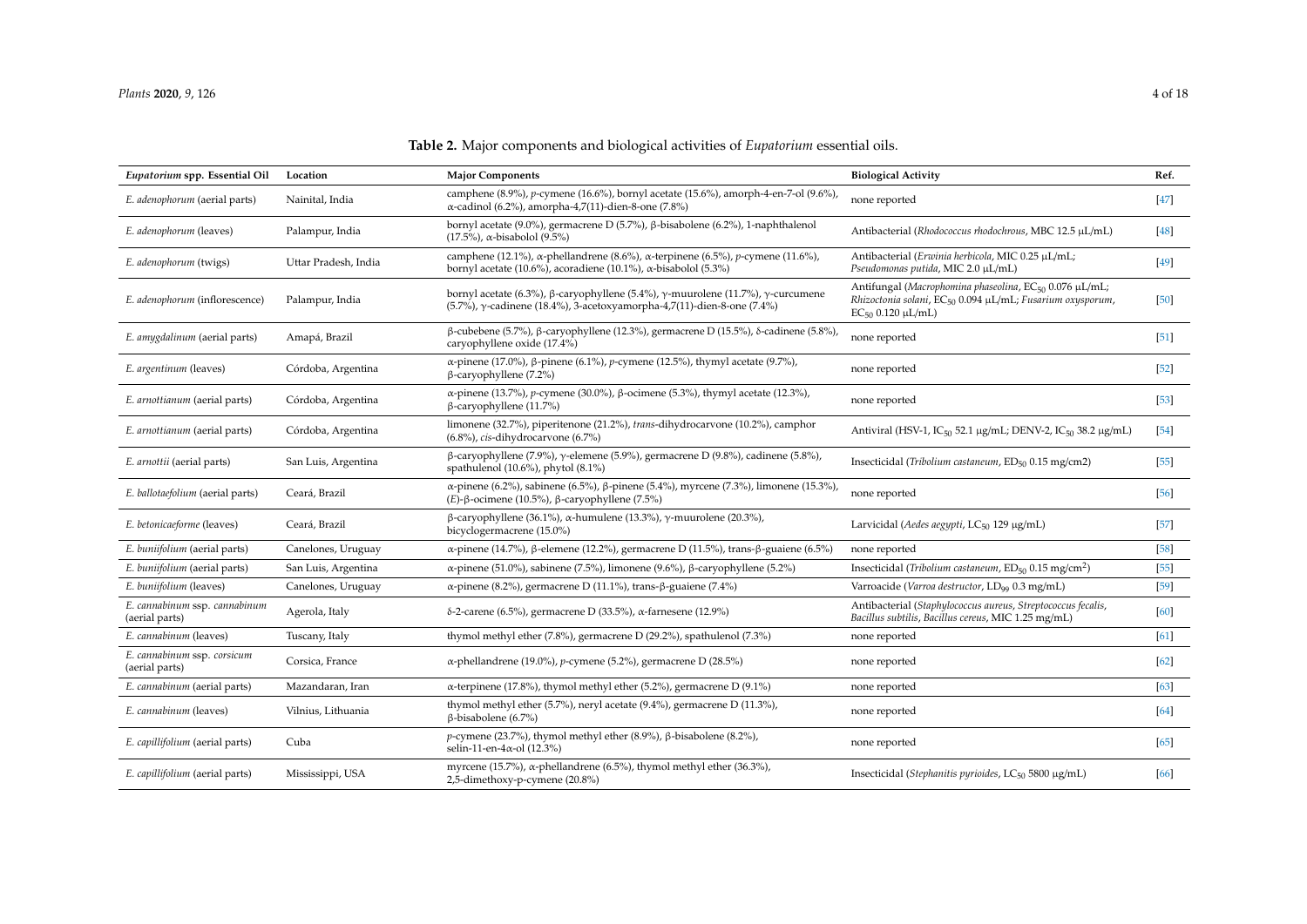# **Table 2.** *Cont.*

<span id="page-4-0"></span>

| Eupatorium spp. Essential Oil  | Location                      | <b>Major Components</b>                                                                                                                                                 | <b>Biological Activity</b>                                                                     | Ref.   |
|--------------------------------|-------------------------------|-------------------------------------------------------------------------------------------------------------------------------------------------------------------------|------------------------------------------------------------------------------------------------|--------|
| E. catarium (aerial parts)     | Córdoba, Argentina            | spathulenol (15.5%), $\beta$ -caryophyllene (7.8%), germacrene D (5.5%),<br>bicyclogermacrene (5.1%)                                                                    | Antiviral (HSV-1, IC <sub>50</sub> 47.9 μg/mL; DENV-2, IC <sub>50</sub> 57.3 μg/mL)            | 54     |
| E. conyzoides (aerial parts)   | Tocantins, Brazil             | $β$ -caryophyllene (7.1%), α-humulene (6.6%), germacrene D (16.8%),<br>bicyclogermacrene (7.2%), spathulenol (8.3%)                                                     | none reported                                                                                  | $[51]$ |
| E. glabratum (leaves)          | Michoacán, México             | α-pinene (29.5%), β-pinene (6.3%), α-phellandrene (19.6%)                                                                                                               | Insecticidal (Sitophilus zeamais, LC <sub>50</sub> 18.0 µL/mL)                                 | [67]   |
| E. hecatanthum (leaves)        | Córdoba, Argentina            | $\alpha$ -pinene (13.4%), β-pinene (7.8%), β-ocimene (6.2%), carvacrol (7.1%), thymyl acetate<br>(10.6%), $\beta$ -caryophyllene (8.1%)                                 | none reported                                                                                  | $[52]$ |
| E. inulaefolium (aerial parts) | San Luis, Argentina           | limonene (9.7%), $\delta$ -elemene (10.6%), $\beta$ -caryophyllene (27.7%), $\alpha$ -humulene (5.9%),<br>patchoulene (9.2%), germacrene D (13.7%), viridiflorol (9.2%) | Insecticidal (Tribolium castaneum, $ED_{50}$ 0.15 mg/cm <sup>2</sup> )                         | $[55]$ |
| E. laevigatum (aerial parts)   | Roraima, Brazil               | germacrene D (8.6%), selina-3,7(11)-diene (6.1%), spathulenol (5.4%), globulol (16.2%),<br>laevigatin (23.6%)                                                           | none reported                                                                                  | [51]   |
| E. laevigatum (leaves)         | Rio Grande do Sul, Brazil     | germacrene D (11.7%), bicyclogermacrene (9.3%), laevigatin (59.6%)                                                                                                      | none reported                                                                                  | [68]   |
| E. macrophyllum (aerial parts) | Chapada dos Guimarães, Brazil | sabinene (46.7%), limonene (23.3%)                                                                                                                                      | none reported                                                                                  | $[51]$ |
| E. marginatum (aerial parts    | Ananindeua, Pará, Brazil      | ar-curcumene (6.8%), $\alpha$ -zingiberene (57.5%), $\beta$ -sesquiphellandrene (7.1%),<br>$(E)$ - $\gamma$ -bisabolene (9.7%)                                          | none reported                                                                                  | $[51]$ |
| E. marginatum (aerial parts    | Roraima, Brazil               | $\alpha$ -gurjunene (19.5%), germacrene D (14.8%), $\alpha$ -selinene (9.0%), (E)- $\gamma$ -bisabolene (5.0%)                                                          | none reported                                                                                  | $[51]$ |
| E. odoratum (aerial parts)     | Thitsanulok, Thailand         | α-pinene (8.4%), β-pinene (5.6%), pregeijerene (17.6%), germacrene D (11.1%),<br>$\beta$ -caryophyllene (7.3%), vestitenone (6.5%)                                      | none reported                                                                                  | [69]   |
| E. odoratum (leaves)           | Lagos, Nigeria                | α-pinene (42.2%), β-pinene (10.6%), β-caryophyllene (5.4%), germacrene D (9.7%),<br>$\beta$ -copaen-4 $\alpha$ -ol (9.4%)                                               | Antibacterial (Bacillus cereus, MIC 39 µg/mL), antifungal<br>(Aspergillus niger, MIC 78 µg/mL) | $[70]$ |
| E. odoratum (aerial parts)     | Western Ghats, India          | cis-sabinene hydrate (5.7%), pregeijerene (14.2%), epi-cubebol (9.8%), cubebol (8.6%)                                                                                   | none reported                                                                                  | $[71]$ |
| E. squalidum (aerial parts)    | Amapá, Brazil                 | $\beta$ -caryophyllene (6.2%), germacrene D (21.6%), bicyclogermacrene (6.0%), spathulenol<br>(14.2%), globulol (25.1%)                                                 | none reported                                                                                  | $[51]$ |
| E. squalidum (aerial parts)    | Tocantins, Brazil             | limonene (6.6%), $\beta$ -caryophyllene (9.6%), germacrene D (10.4%),<br>caryophyllene oxide (30.1%)                                                                    | none reported                                                                                  | [51]   |
| E. subhastatum (leaves)        | Córdoba, Argentina            | α-pinene (11.0%), β-pinene (5.9%), p-cymene (24.8%), α-copaene (5.1%),<br>$\alpha$ -humulene (5.1%)                                                                     | none reported                                                                                  | $[52]$ |
| E. triplinerve (leaves)        | Lucknow, India                | δ-elemene (5.9%), β-caryophyllene (14.7%), selina-4(15), 7(11)-dien-8-one                                                                                               | none reported                                                                                  | $[72]$ |
| E. viscidum (aerial parts)     | San Luis, Argentina           | 6-methyl-5-hepten-2-one (18.2%), spathulenol (25.2%)                                                                                                                    | Insecticidal (Tribolium castaneum, $ED_{50} > 0.212$ mg/cm <sup>2</sup> )                      | $[55]$ |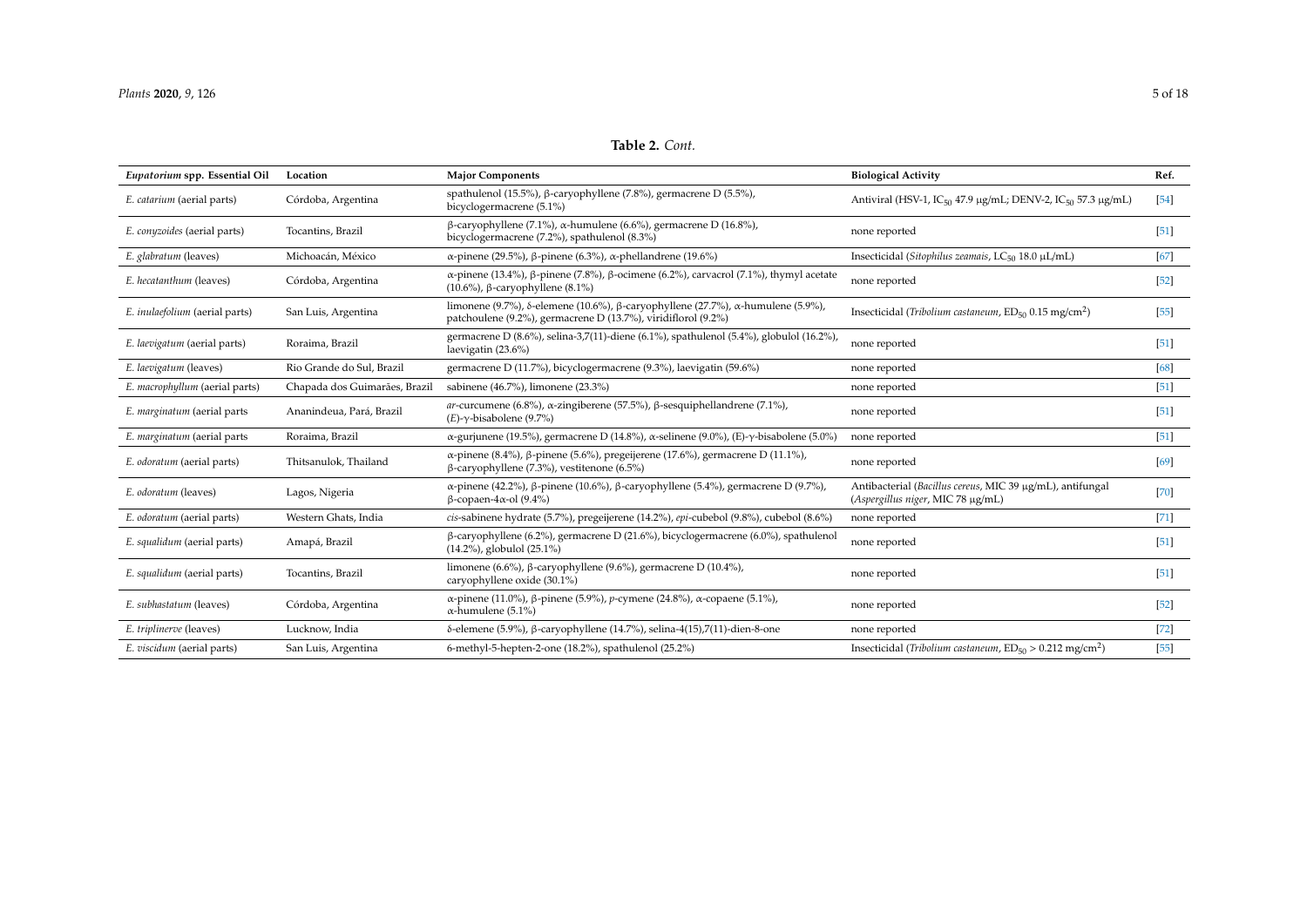### *2.2. Eurybia macrophylla (L.) Cass.*

Monoterpene hydrocarbons, limonene (28.66%), β-pinene (8.57%), and terpinolene (5.35%), and germacrane sesquiterpenes, germacrene D (19.81%), and germacrene B (7.07%), were the major components in the essential oil of *E. macrophylla* (Table [3\)](#page-5-0). To our knowledge, there are no reports on essential oil compositions of any *Eurybia* species.

**Table 3.** Chemical composition of the essential oil of *Eurybia macrophylla* (L.) Cass.

<span id="page-5-0"></span>

| RI <sup>a</sup> | RI <sup>b</sup> | Compound                             | $% \pm SD$       | RI <sup>a</sup> | RI <sup>b</sup> | Compound                                 | $% \pm SD$       |
|-----------------|-----------------|--------------------------------------|------------------|-----------------|-----------------|------------------------------------------|------------------|
| 801             | 797             | (3Z)-Hexenal                         | $0.06 \pm 0.01$  | 1387            | 1389            | $\beta$ -Elemene                         | $1.48 \pm 0.04$  |
| 802             | 801             | Hexanal                              | $0.31 \pm 0.05$  | 1418            | 1417            | $\beta$ -Caryophyllene                   | $4.60 \pm 0.07$  |
| 850             | 846             | $(2E)$ -Hexenal                      | $1.44 \pm 0.06$  | 1427            | 1434            | $v$ -Elemene                             | $3.16 \pm 0.01$  |
| 865             | 863             | 1-Hexanol                            | $0.11 \pm 0.02$  | 1431            | 1432            | trans-a-Bergamotene                      | $0.05 \pm 0.02$  |
| 924             | 924             | $\alpha$ -Thujene                    | $0.16 \pm 0.01$  | 1454            | 1452            | $\alpha$ -Humulene                       | $0.64 \pm 0.01$  |
| 932             | 974             | $\alpha$ -Pinene                     | $3.12 \pm 0.04$  | 1473            | 1471            | Massoia lactone                          | $0.35 \pm 0.04$  |
| 948             | 946             | Camphene                             | $0.60 \pm 0.00$  | 1480            | 1484            | Germacrene D                             | $19.81 \pm 0.20$ |
| 971             | 969             | Sabinene                             | $0.15 \pm 0.02$  | 1487            | 1489            | $\beta$ -Selinene                        | $0.31 \pm 0.05$  |
| 977             | 974             | β-Pinene                             | $8.57 \pm 0.07$  | 1494            | 1500            | Bicyclogermacrene                        | $1.95 \pm 0.02$  |
| 988             | 988             | Myrcene                              | $1.79 \pm 0.02$  | 1497            | 1500            | $\alpha$ -Muurolene                      | $0.16 \pm 0.03$  |
| 989             | 988             | Dehydro-1,8-cineole                  | $0.28 \pm 0.01$  | 1516            | 1522            | δ-Cadinene                               | $0.19 \pm 0.02$  |
| 1006            | 1002            | $\alpha$ -Phellandrene               | $0.88 \pm 0.01$  | 1536            | 1537            | $\alpha$ -Cadinene                       | $0.10 \pm 0.02$  |
| 1016            | 1014            | $\alpha$ -Terpinene                  | $0.16 \pm 0.02$  | 1557            | 1559            | Germacrene B                             | $7.07 \pm 0.07$  |
| 1024            | 1020            | $p$ -Cymene                          | $0.15 \pm 0.01$  | 1575            | 1577            | Spathulenol                              | $0.10 \pm 0.01$  |
| 1028            | 1024            | Limonene                             | $28.66 \pm 0.33$ | 1581            | 1582            | Caryophyllene oxide                      | $0.38 \pm 0.01$  |
| 1030            | 1025            | β-Phellandrene                       | $0.75 \pm 0.03$  | 1595            | 1592            | Viridiflorol                             | $0.23 \pm 0.03$  |
| 1034            | 1032            | $(Z)$ - $\beta$ -Ocimene             | $0.18 \pm 0.00$  | 1627            | 1629            | iso-Spathulenol                          | $0.08 \pm 0.01$  |
| 1044            | 1044            | $(E)$ - $\beta$ -Ocimene             | $2.14 \pm 0.02$  | 1641            | 1638            | $\tau$ -Cadinol                          | $0.09 \pm 0.02$  |
| 1057            | 1054            | $\gamma$ -Terpinene                  | $0.37 \pm 0.01$  | 1643            | 1640            | $\tau$ -Murrolol                         | $0.12 \pm 0.03$  |
| 1084            | 1086            | Terpinolene                          | $5.35 \pm 0.08$  | 1646            | 1644            | $\alpha$ -Muurolol (= $\delta$ -Cadinol) | $0.10 \pm 0.01$  |
| 1112            | 1114            | $(E)$ -4,8-Dimethylnona-1,3,7-triene | $0.35 \pm 0.01$  | 1654            | 1652            | $\alpha$ -Cadinol                        | $0.47 \pm 0.02$  |
| 1124            | 1118            | cis-p-Menth-2-en-1-ol                | $0.72 \pm 0.01$  | 1832            | 1835            | Neophytadiene                            | $0.05 \pm 0.02$  |
| 1142            | 1136            | trans-p-Menth-2-en-1-ol              | $0.44 \pm 0.01$  | 1838            | 1841            | Phytone                                  | $0.05 \pm 0.02$  |
| 1187            | 1179            | p-Cymen-8-ol                         | $0.21 \pm 0.03$  |                 |                 | Green leaf volatiles                     | 1.91             |
| 1195            | 1186            | $\alpha$ -Terpineol                  | $0.06 \pm 0.02$  |                 |                 | Monoterpene hydrocarbons                 | 53.03            |
| 1197            | 1195            | cis-Piperitol                        | $0.15 \pm 0.02$  |                 |                 | Oxygenated monoterpenoids                | 2.30             |
| 1209            | 1207            | trans-Piperitol                      | $0.17 \pm 0.01$  |                 |                 | Sesquiterpene hydrocarbons               | 40.03            |
| 1283            | 1287            | Bornyl acetate                       | $0.27 \pm 0.10$  |                 |                 | Oxygenated sesquiterpenoids              | 1.59             |
| 1292            | 1293            | Undecan-2-one                        | $0.05 \pm 0.01$  |                 |                 | Diterpenoids                             | 0.11             |
| 1333            | 1335            | $\delta$ -Elemene                    | $0.50 \pm 0.00$  |                 |                 | Others                                   | 0.75             |
|                 |                 |                                      |                  |                 |                 | <b>Total Identified</b>                  | 99.72            |

<sup>a</sup> RI = Retention index determined in reference to a homologous series of *n*-alkanes on a ZB-5ms column. <sup>b</sup> RI values from the databases.

## *2.3. Eutrochium purpureum (L.) E.E. Lamont (syn. Eupatorium purpureum L.)*

The major components in the essential oil of *E. purpureum* were the green leaf volatiles (2*E*)-hexenal (60.59%) and hexanal (6.78%), along with the aromatic compounds eugenol (11.68%) and methyl salicylate (10.31%; Table [4\)](#page-5-1). There have apparently been no previous reports on the essential oil composition of *E. purpureum* or any other *Eutrochium* species. There are numerous reports on *Eupatorium* essential oils, however (see above).

**Table 4.** Chemical composition of the essential oil of *Eutrochium purpureum* (L.) E.E. Lamont.

<span id="page-5-1"></span>

| RI <sup>a</sup> | RI <sup>b</sup>          | Compound             | $\% \pm SD$      | RI <sup>a</sup> | RI <sup>b</sup> | Compound                    | $\% \pm SD$      |
|-----------------|--------------------------|----------------------|------------------|-----------------|-----------------|-----------------------------|------------------|
| 801             | 797                      | (3Z)-Hexenal         | $1.01 \pm 0.11$  | 1206            | 1201            | Decanal                     | $0.37 \pm 0.05$  |
| 802             | 801                      | Hexanal              | $6.78 \pm 0.17$  | 1351            | 1356            | Eugenol                     | $11.68 \pm 0.14$ |
| 850             | 946                      | $(2E)$ -Hexenal      | $60.59 \pm 1.00$ | 1417            | 1417            | $\beta$ -Caryophyllene      | $0.24 \pm 0.02$  |
| 865             | 963                      | 1-Hexanol            | $2.35 \pm 0.41$  | 1479            | 1484            | Germacrene D                | $0.67 \pm 0.10$  |
| 931             | 932                      | $\alpha$ -Pinene     | $1.48 \pm 0.09$  | 1559            | 1561            | $(E)$ -Nerolidol            | $0.50 \pm 0.01$  |
| 943             | $\overline{\phantom{m}}$ | Unidentified c       | $0.56 \pm 0.07$  |                 |                 | Green leaf volatiles        | 71.47            |
| 1004            | 998                      | Octanal              | $0.33 \pm 0.04$  |                 |                 | Monoterpene hydrocarbons    | 2.36             |
| 1005            | 1004                     | (3Z)-Hexenyl acetate | $0.72 \pm 0.12$  |                 |                 | Sesquiterpene hydrocarbons  | 0.91             |
| 1028            | 1024                     | Limonene             | $0.88 \pm 0.07$  |                 |                 | Oxygenated sesquiterpenoids | 0.50             |
| 1045            | 1036                     | Benzene acetaldehyde | $0.60 \pm 0.03$  |                 |                 | Benzenoids                  | 22.59            |
| 1105            | 1100                     | Nonanal              | $0.91 \pm 0.19$  |                 |                 | Fatty aldehydes             | 1.61             |
| 1192            | 1190                     | Methyl salicylate    | $10.31 \pm 0.18$ |                 |                 | <b>Total Identified</b>     | 99.44            |

<sup>a</sup> RI = Retention index determined in reference to a homologous series of *n*-alkanes on a ZB-5ms column. <sup>b</sup> RI values from the databases. <sup>c</sup> MS(EI): 208(8%), 97(100%), 96(17%), 86(9%), 69(12%), 56(22%), 55(64%), 43(18%).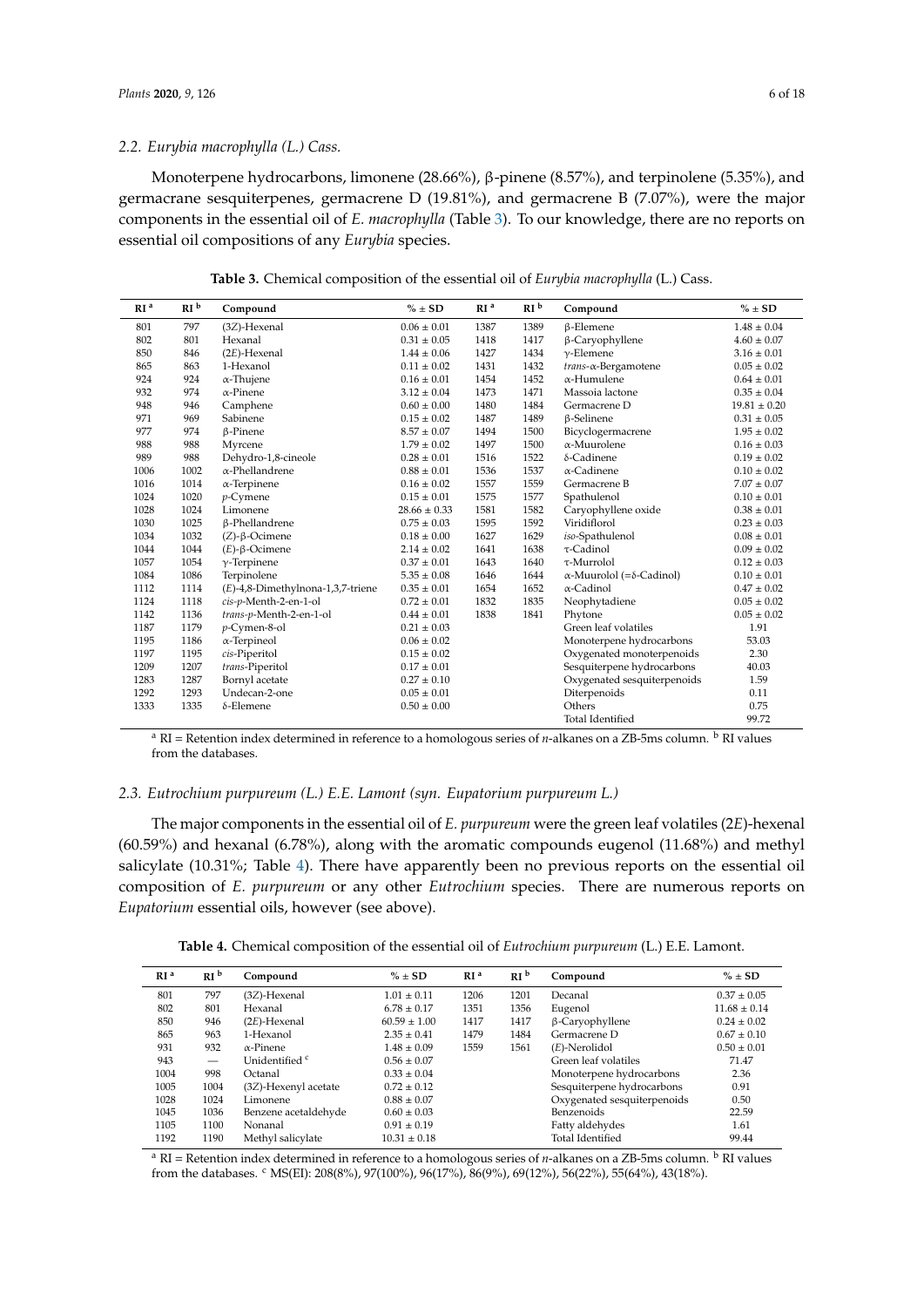α-Phellandrene (28.30%), α-pinene (19.71%), and germacrene D (11.42%) were themajor components in the essential oil from the aerial parts of *P. canadensis* (Table [5\)](#page-6-0). The volatile chemical profile of *P. canadensis* in this current work is in marked contrast to our previous report on this species [\[45\]](#page-15-0). Previous samples were rich in the sesquiterpene hydrocarbons germacrene D (63.6% and 44.5%) and β-caryophyllene (15.9% and 14.8%). The differences in compositions are likely due to seasonal variation (the current sample was collected in July, 2018, while the previous samples were collected in September, 2015, and December, 2016, respectively). We cannot rule out, however, chemical profile differences attributable to environmental differences or biotic differences (e.g., genetics, herbivory, or pathogen stress).

<span id="page-6-0"></span>

| RI <sup>a</sup> | RI <sup>b</sup> | Compound                 | $% \pm SD$         | RI <sup>a</sup> | RI <sup>b</sup> | Compound                                     | $% \pm SD$       |
|-----------------|-----------------|--------------------------|--------------------|-----------------|-----------------|----------------------------------------------|------------------|
| 802             | 801             | Hexanal                  | $0.28 \pm 0.04$    | 1417            | 1417            | $\beta$ -Caryophyllene                       | $3.05 \pm 0.02$  |
| 811             | 796             | 2-Hexanol                | $0.17 \pm 0.01$    | 1428            | 1430            | $\beta$ -Copaene                             | $0.09 \pm 0.02$  |
| 850             | 850             | (3Z)-Hexenol             | $4.31 \pm 0.16$    | 1446            | 1453            | Geranyl acetone                              | $0.17 \pm 0.01$  |
| 861             | 854             | $(2E)$ -Hexenol          | $0.08 \pm 0.01$    | 1454            | 1452            | $\alpha$ -Humulene                           | $1.14 \pm 0.00$  |
| 864             | 863             | 1-Hexanol                | $0.30 \pm 0.02$    | 1458            | 1458            | allo-Aromadendrene                           | $0.17 \pm 0.02$  |
| 921             | 921             | Tricyclene               | $0.07 \pm 0.01$    | 1479            | 1484            | Germacrene D                                 | $11.42 \pm 0.01$ |
| 924             | 924             | $\alpha$ -Thujene        | $0.06 \pm 0.01$    | 1484            | 1486            | Phenylethyl 2-methylbutanoate                | $0.18 \pm 0.04$  |
| 932             | 932             | $\alpha$ -Pinene         | $19.71 \pm 0.11$   | 1487            | 1489            | $\beta$ -Selinene                            | $0.41 \pm 0.03$  |
| 948             | 946             | Camphene                 | $0.80 \pm 0.01$    | 1490            | 1490            | Phenylethyl 3-methylbutanoate                | $0.09 \pm 0.01$  |
| 971             | 969             | Sabinene                 | $1.96 \pm 0.00$    | 1493            | 1500            | Bicyclogermacrene                            | $1.03 \pm 0.00$  |
| 976             | 974             | $\beta$ -Pinene          | $0.87 \pm 0.01$    | 1496            | 1500            | $\alpha$ -Muurolene                          | $0.12 \pm 0.01$  |
| 987             | 988             | Myrcene                  | $0.53 \pm 0.01$    | 1502            | 1509            | Lavandulyl 3-methylbutanoate                 | $0.76 \pm 0.01$  |
| 1006            | 1002            | $\alpha$ -Phellandrene   | $28.30 \pm 0.16$   | 1511            | 1513            | $\gamma$ -Cadinene                           | $0.21 \pm 0.01$  |
| 1016            | 1014            | $\alpha$ -Terpinene      | $0.09 \pm 0.01$    | 1515            | 1518            | Bornyl 3-methylbutanoate                     | $0.39 \pm 0.01$  |
| 1024            | 1020            | $p$ -Cymene              | $4.42 \pm 0.02$    | 1516            | 1522            | δ-Cadinene                                   | $0.36 \pm 0.01$  |
| 1028            | 1024            | Limonene                 | $0.38 \pm 0.01$    | 1527            | 1529            | Kessane                                      | $0.59 \pm 0.04$  |
| 1030            | 1025            | <b>ß-Phellandrene</b>    | $0.06 \pm 0.02$    | 1535            | 1534            | Liguloxide                                   | $0.84 \pm 0.01$  |
| 1034            | 1032            | $(Z)$ - $\beta$ -Ocimene | $0.17 \pm 0.01$    | 1559            | 1561            | $(E)$ -Nerolidol                             | $1.71 \pm 0.01$  |
| 1044            | 1044            | $(E)$ - $\beta$ -Ocimene | $0.19 \pm 0.01$    | 1565            | 1565            | Thymyl 2-methylbutanoate                     | $0.69 \pm 0.01$  |
| 1057            | 1054            | $\gamma$ -Terpinene      | $0.09 \pm 0.01$    | 1568            | 1570            | Neryl 2-methylbutanoate                      | $0.76 \pm 0.01$  |
| 1069            | 1065            | cis-Sabinene hydrate     | $0.08 \pm 0.01$    | 1575            | 1574            | Germacrene D-4ß-ol                           | $0.18 \pm 0.01$  |
| 1084            | 1086            | Terpinolene              | $0.07 \pm 0.01$    | 1581            | 1582            | Caryophyllene oxide                          | $0.21 \pm 0.02$  |
| 1099            | 1095            | Linalool                 | $\rm{tr}$ $\rm{c}$ | 1608            | 1613            | Copaborneol                                  | $0.18 \pm 0.05$  |
| 1101            | 1098            | trans-Sabinene hydrate   | tr                 | 1641            | 1638            | $\tau$ -Cadinol                              | $0.59 \pm 0.02$  |
| 1141            | 1135            | trans-Pinocarveol        | $0.08\pm0.02$      | 1654            | 1652            | $\alpha$ -Cadinol                            | $0.81 \pm 0.02$  |
| 1145            | 1140            | trans-Verbenol           | $0.14 \pm 0.01$    | 1657            | 1658            | Selin-11-en- $4\alpha$ -ol                   | $0.15 \pm 0.01$  |
| 1163            | 1165            | Lavandulol               | $0.12 \pm 0.01$    | 1684            | 1685            | Germacra-4(15),5,10(14)-trien-1 $\alpha$ -ol | $0.49 \pm 0.03$  |
| 1172            | 1165            | Borneol                  | $0.11 \pm 0.01$    | 1693            | 1695            | 6-epi-Shyobunol                              | $0.20 \pm 0.02$  |
| 1180            | 1174            | Terpinen-4-ol            | $0.26 \pm 0.00$    | 2227            | d               | Kauran-16β-ol                                | $3.48 \pm 0.01$  |
| 1208            | 1204            | Verbenone                | $0.06 \pm 0.01$    | 2243            | d               | Kauran-16α-ol                                | $0.17 \pm 0.02$  |
| 1228            | 1232            | Thymol methyl ether      | $2.89 \pm 0.01$    |                 |                 | Green leaf volatiles                         | 5.13             |
| 1342            | 1345            | 7-epi-Silphiperfol-5-ene | $0.59 \pm 0.02$    |                 |                 | Monoterpene hydrocarbons                     | 57.78            |
| 1351            | 1356            | Eugenol                  | $0.18 \pm 0.03$    |                 |                 | Oxygenated monoterpenoids                    | 6.34             |
| 1367            | 1369            | Cyclosativene            | $0.08 \pm 0.01$    |                 |                 | Sesquiterpene hydrocarbons                   | 18.92            |
| 1367            | 1371            | Longicyclene             | tr                 |                 |                 | Oxygenated sesquiterpenoids                  | 5.96             |
| 1372            | 1377            | Silphiperol-6-ene        | $0.06 \pm 0.00$    |                 |                 | Diterpenoids                                 | 3.65             |
| 1374            | 1374            | $\alpha$ -Copaene        | $0.12 \pm 0.01$    |                 |                 | Benzenoids                                   | 0.45             |
| 1380            | 1382            | Modheph-2-ene            | $0.11 \pm 0.00$    |                 |                 | Others                                       | 0.17             |
| 1386            | 1387            | β-Cubebene               | $0.06 \pm 0.01$    |                 |                 | Total Identified                             | 98.40            |
| 1387            | 1389            | $\beta$ -Elemene         | $0.50 \pm 0.01$    |                 |                 |                                              |                  |

**Table 5.** Chemical composition of the essential oil of *Polymnia canadensis* L.

<sup>a</sup> RI = Retention index determined in reference to a homologous series of *n*-alkanes on a ZB-5ms column. <sup>b</sup> RI values from the databases.  $\text{c tr} = \text{``trace''}$  (<0.05%).  $\text{d}$  Assignment tentative; based on MS only.

# *2.5. Rudbeckia laciniata L.*

Monoterpene hydrocarbons dominated the essential oil of *R. laciniata* (Table [6\)](#page-7-0). The major components were limonene (58.07%), α-pinene (10.18%), β-pinene (9.21%), and myrcene (5.26%). While *R. laciniata* essential oil was rich in monoterpene hydrocarbons, the essential oils of *R. fulgida* and *R. hirta* were rich in sesquiterpene hydrocarbons [\[43\]](#page-14-11). The major components in *R. fulgida* essential oil were germacrene D (30.1%), δ-cadinene (17.8%), β-caryophyllene (10.0%), and γ-muurolene (8.9%), along with (*E*)-β-ocimene (6.2%) and (2*E*)-hexenal (6.0%). Similarly, the major components of *R. hirta* essential oil were germacrene D (23.6%), δ-cadinene (16.2%), β-caryophyllene (4.7%), γ-muurolene (8.1%), as well as (*E*)-β-ocimene (15.2%) and (2*E*)-hexenal (20.2%) [\[43\]](#page-14-11). The leaf essential oil of *Rudbeckia triloba*,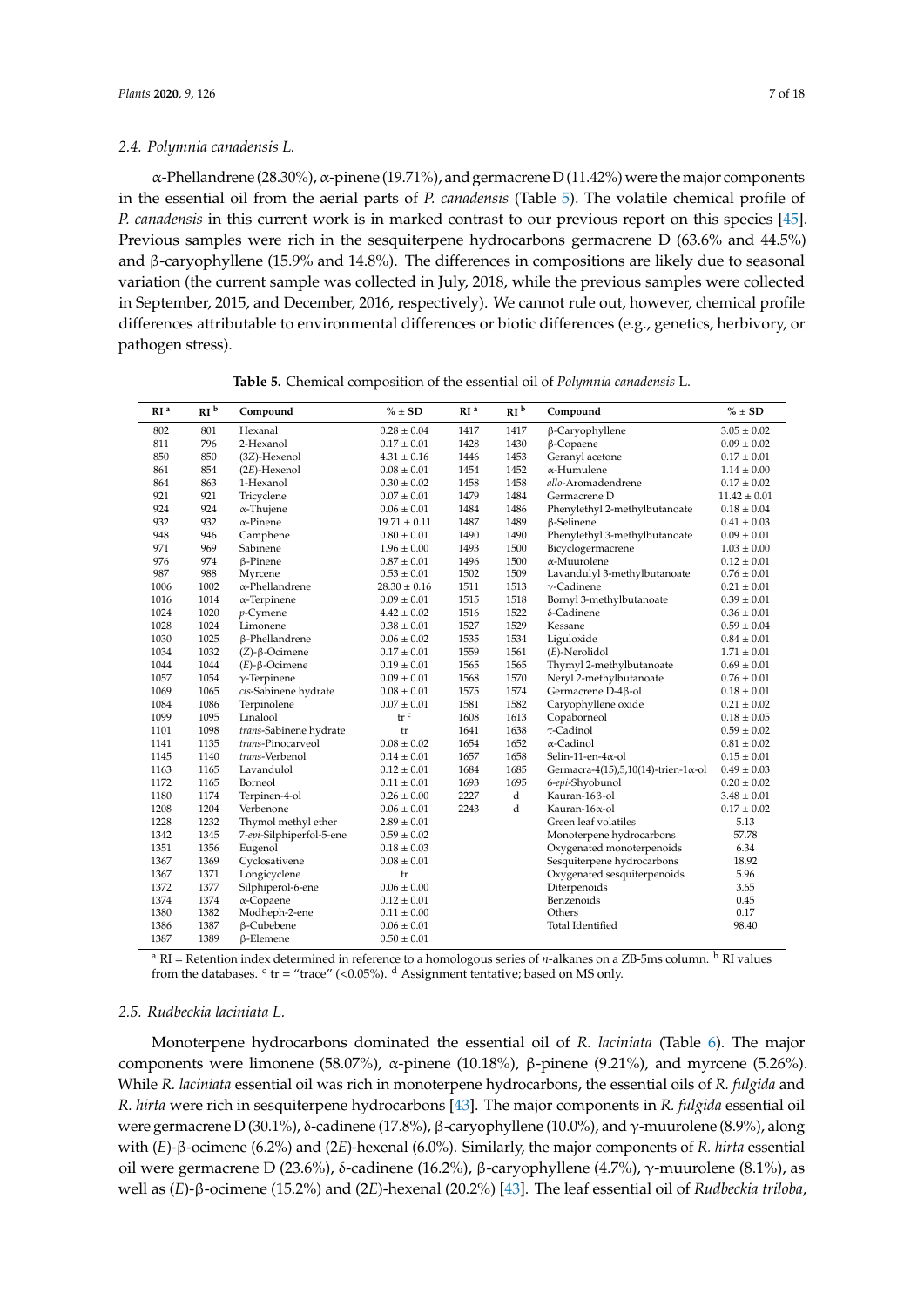collected in Bucharest, Romania, was rich in monoterpene hydrocarbons, α-pinene (46.0%), sabinene (9.6%), and β-phellandrene (24.6%), along with germacrene D (6.1%), but devoid of limonene [\[73\]](#page-16-7). Thus, there do not seem to be any consistent chemical markers for the *Rudbeckia* genus.

<span id="page-7-0"></span>

| RI <sup>a</sup> | RI <sup>b</sup> | Compound                         | $% \pm SD$       | RI <sup>a</sup> | RI <sup>b</sup> | Compound                             | $% \pm SD$      |
|-----------------|-----------------|----------------------------------|------------------|-----------------|-----------------|--------------------------------------|-----------------|
| 802             | 801             | Hexanal                          | $0.05 \pm 0.00$  | 1206            | 1204            | Verbenone                            | $0.10 \pm 0.03$ |
| 810             | 796             | 2-Hexanol                        | $0.34 \pm 0.01$  | 1218            | 1215            | trans-Carveol                        | $0.25 \pm 0.06$ |
| 922             | 921             | Tricyclene                       | $0.10 \pm 0.00$  | 1232            | 1226            | cis-Carveol                          | $0.07 \pm 0.02$ |
| 924             | 924             | $\alpha$ -Thujene                | $0.10\pm0.01$    | 1243            | 1239            | Carvone                              | $0.49 \pm 0.02$ |
| 932             | 932             | $\alpha$ -Pinene                 | $10.18 \pm 0.06$ | 1283            | 1287            | Bornyl acetate                       | $2.68 \pm 0.02$ |
| 948             | 946             | Camphene                         | $2.24 \pm 0.02$  | 1349            | 1350            | $\alpha$ -Longipinene                | $0.08 \pm 0.02$ |
| 971             | 969             | Sabinene                         | $0.90 \pm 0.01$  | 1368            | 1369            | Cyclosativene                        | $0.06 \pm 0.02$ |
| 977             | 974             | $\beta$ -Pinene                  | $9.21 \pm 0.05$  | 1375            | 1374            | $\alpha$ -Copaene                    | $0.16 \pm 0.01$ |
| 988             | 988             | Myrcene                          | $5.26 \pm 0.02$  | 1391            | 1390            | Sativene                             | $0.05 \pm 0.01$ |
| 1004            | 1003            | $p$ -Mentha-1(7),8-diene         | $0.07 \pm 0.01$  | 1417            | 1419            | $\beta$ -Ylangene                    | tr              |
| 1024            | 1020            | $p$ -Cymene                      | $0.11 \pm 0.01$  | 1418            | 1417            | $\beta$ -Caryophyllene               | $0.43 \pm 0.03$ |
| 1029            | 1024            | Limonene                         | $58.07 \pm 0.47$ | 1428            | 1434            | $\nu$ -Elemene                       | $0.07 \pm 0.00$ |
| 1030            | 1025            | β-Phellandrene                   | $0.74 \pm 0.08$  | 1431            | 1432            | trans-α-Bergamotene                  | $0.19 \pm 0.02$ |
| 1034            | 1032            | $(Z)$ - $\beta$ -Ocimene         | $0.09 \pm 0.01$  | 1454            | 1452            | $\alpha$ -Humulene                   | $0.12 \pm 0.01$ |
| 1044            | 1044            | $(E)$ - $\beta$ -Ocimene         | $1.07 \pm 0.03$  | 1473            | 1478            | $\gamma$ -Muurolene                  | $0.05 \pm 0.01$ |
| 1069            | 1067            | cis-Linalool oxide (furanoid)    | $0.19 \pm 0.00$  | 1480            | 1484            | Germacrene D                         | $2.52 \pm 0.02$ |
| 1085            | 1084            | trans-Linalool oxide (furanoid)  | $0.05 \pm 0.01$  | 1482            | 1484            | $(Z,Z)$ - $\alpha$ -Farnesene        | $0.05 \pm 0.01$ |
| 1121            | 1119            | trans-p-Mentha-2,8-dien-1-ol     | $0.37 \pm 0.01$  | 1494            | 1500            | Bicyclogermacrene                    | $0.06 \pm 0.01$ |
| 1130            | 1131            | Limona ketone                    | $0.06 \pm 0.01$  | 1497            | 1500            | $\alpha$ -Muurolene                  | $0.07 \pm 0.01$ |
| 1132            | 1132            | cis-Limonene oxide               | $0.20 \pm 0.00$  | 1514            | 1514            | Cubebol                              | $0.12 \pm 0.01$ |
| 1136            | 1133            | cis-p-Mentha-2,8-dien-1-ol       | $0.26 \pm 0.01$  | 1517            | 1522            | $\delta$ -Cadinene                   | $0.15 \pm 0.01$ |
| 1136            | 1137            | trans-Limonene oxide             | $0.27 \pm 0.01$  | 1575            | 1574            | Germacra-1(10),5-dien-4 $\beta$ -ol  | $0.20 \pm 0.02$ |
| 1138            | 1135            | Nopinone                         | $0.06 \pm 0.01$  | 1581            | 1582            | Caryophyllene oxide                  | $0.19 \pm 0.03$ |
| 1140            | 1135            | trans-Pinocarveol                | $0.19 \pm 0.03$  | 1591            | 1594            | Salvial-4(14)-en-1-one               | tr              |
| 1145            | 1140            | trans-Verbenol                   | $0.07 \pm 0.01$  | 1601            | 1594            | Carotol                              | $0.18 \pm 0.01$ |
| 1162            | 1160            | Pinocarvone                      | $0.12 \pm 0.00$  | 1620            | 1611            | Germacra-1(10),5-dien-4 $\alpha$ -ol | $0.20 \pm 0.01$ |
| 1171            | 1165            | Borneol                          | $0.11 \pm 0.02$  |                 |                 | Green leaf volatiles                 | 0.39            |
| 1178            | 1179            | 2-Isopropenyl-5-methyl-4-hexenal | $0.08 \pm 0.01$  |                 |                 | Monoterpene hydrocarbons             | 88.15           |
| 1180            | 1174            | Terpinen-4-ol                    | $0.11 \pm 0.02$  |                 |                 | Oxygenated monoterpenoids            | 6.18            |
| 1187            | 1183            | Cryptone                         | $0.10 \pm 0.01$  |                 |                 | Sesquiterpene hydrocarbons           | 4.06            |
| 1195            | 1195            | Myrtenal                         | $0.23 \pm 0.02$  |                 |                 | Oxygenated sesquiterpenoids          | 0.89            |
| 1197            | 1200            | trans-Dihydrocarvone             | tr <sup>c</sup>  |                 |                 | <b>Total Identified</b>              | 99.67           |
| 1199            | 1195            | cis-Piperitol                    | $0.11 \pm 0.07$  |                 |                 |                                      |                 |

**Table 6.** Chemical composition of the essential oil of *Rudbeckia laciniata* L.

<sup>a</sup> RI = Retention index determined in reference to a homologous series of *n*-alkanes on a ZB-5ms column. <sup>b</sup> RI values from the databases.  $\text{c tr} = \text{``trace'' } (<0.05\%)$ .

## *2.6. Silphium integrifolium Michx.*

The major components in the essential oil from the aerial parts of *S. integrifolium* were α-pinene (58.59%) andβ-pinene (14.69%), followed by myrcene (9.70%; Table [7\)](#page-8-0). Kowalski has extensively examined the essential oils of *S. integrifolium* as well as *S. trifoliatum* cultivated in Poland [\[74](#page-16-8)[–78\]](#page-16-9). The leaf essential oil of *S. integrifolium* from Poland had α-pinene (7.3–9.8%), germacrene D (4.0–28.4%), *allo*-aromadendrene (3.7–8.5%), caryophyllene oxide (6.1–12.4%), and silphiperfol-6-en-5-one (3.7–5.1%) [\[74](#page-16-8)[,75\]](#page-16-10); while the floral essential oil was made up of α-pinene (13.4–14.0%), camphene (5.3–5.7%), *trans*-verbenol (5.2–6.3%), bornyl acetate (6.5–7.0%), and *allo*-aromadendrene (5.6–6.1%) [\[74,](#page-16-8)[77\]](#page-16-11). Thus, there are major qualitative and quantitative differences between the samples from Alabama and from Poland.

#### *2.7. Smallanthus uvedalia (L.) Mack.*

Monoterpene hydrocarbons dominated the essential oil of *S. uvedalia* (Table [8\)](#page-8-1). α-Pinene (62.56%) was the major component, followed by limonene (11.43%) and β-pinene (6.00%). The chemical composition of this monoterpene-rich essential oil is very different from the compositions collected previously by us [\[45\]](#page-15-0). The previous samples, collected in February 2016, were dominated by β-caryophyllene (24.5% and 16.5%) and caryophyllene oxide (19.8% and 14.2%). The sample of *S. uvedalia* in this present work was collected in September 2018. The differences in composition may be due to seasonal variation, genetic differences, or environmental stresses. Nevertheless, α-pinene has dominated the essential oil compositions of other *Smallanthus* species. For example, α-pinene was the major component in the essential oil of *S. maculatus* from Costa Rica (32.9% α-pinene), which was also rich in camphene (5.4%),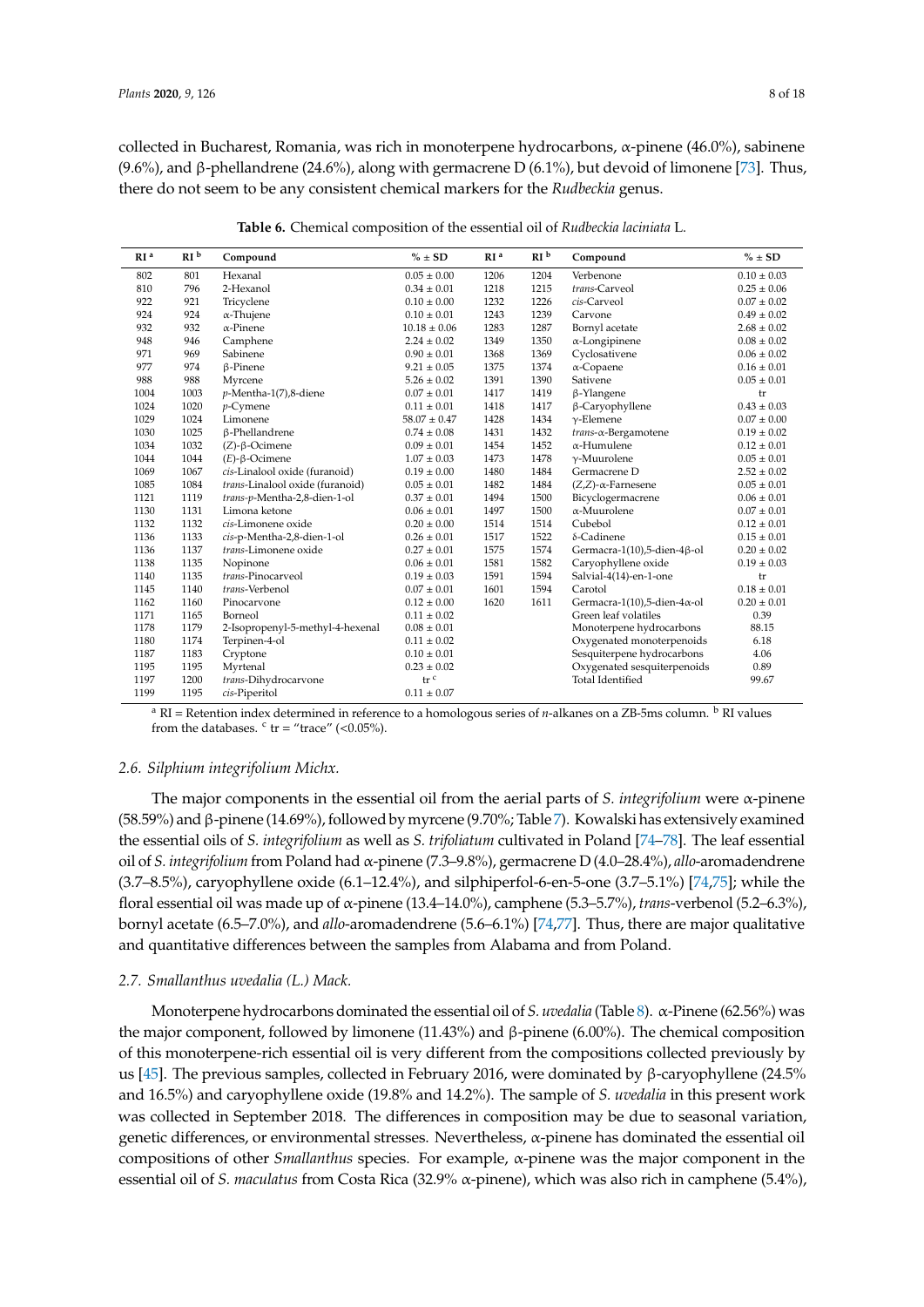β-pinene (7.1%), β-caryophyllene (10.7%), germacrene D (13.7%), and bicyclogermacrene (6.6%) [\[79\]](#page-16-12). Likewise, the essential oil of *S. quichensis* from Costa Rica was also dominated by α-pinene (35.5–64.5%) with lesser concentrations of α-phellandrene (0.1–9.0%), *p*-cymene (0.1–11.5%), limonene (2.1–5.8%), β-phellandrene (up to 9.2%), and 1,8-cineole (up to 9.7%) [\[80\]](#page-16-13). In contrast, *S. sonchifolia* essential oil, grown in Sichuan, China, was made up of β-phellandrene (26.3%), β-bourbonene (10.2%), β-caryophyllene (14.0%), and β-cubebene (17.6%) [\[81\]](#page-16-14).

**Table 7.** Chemical composition of the essential oil of *Silphium integrifolium* Michx.

<span id="page-8-0"></span>

| RI <sup>a</sup> | RI <sup>b</sup> | Compound                          | $% \pm SD$                               | RI <sup>a</sup> | RI <sup>b</sup> | Compound                      | $% \pm SD$      |
|-----------------|-----------------|-----------------------------------|------------------------------------------|-----------------|-----------------|-------------------------------|-----------------|
| 800             | 797             | (3Z)-Hexenal                      | $\operatorname{tr}^{\,\operatorname{c}}$ | 1387            | 1387            | β-Cubebene                    | tr              |
| 801             | 801             | Hexanal                           | $0.07 \pm 0.02$                          | 1388            | 1389            | $\beta$ -Elemene              | $0.06 \pm 0.01$ |
| 810             | 796             | 2-Hexanol                         | tr                                       | 1417            | 1419            | $\beta$ -Ylangene             | tr              |
| 849             | 846             | $(2E)$ -Hexenal                   | $0.33 \pm 0.02$                          | 1418            | 1417            | $\beta$ -Caryophyllene        | $2.50 \pm 0.02$ |
| 850             | 844             | $(3E)$ -Hexenol                   | $0.27 \pm 0.04$                          | 1429            | 1430            | $\beta$ -Copaene              | tr              |
| 922             | 921             | Tricyclene                        | $0.12 \pm 0.00$                          | 1432            | 1432            | $trans-\alpha$ -Bergamotene   | $0.13 \pm 0.02$ |
| 925             | 924             | $\alpha$ -Thujene                 | $0.19 \pm 0.00$                          | 1454            | 1452            | $\alpha$ -Humulene            | $1.07 \pm 0.02$ |
| 933             | 932             | $\alpha$ -Pinene                  | $58.59 \pm 0.21$                         | 1469            | 1471            | 4,5-di-epi-Aristolochene      | $0.05 \pm 0.00$ |
| 947             | 945             | $\alpha$ -Fenchene                | tr                                       | 1473            | 1478            | $\gamma$ -Muurolene           | $0.06 \pm 0.01$ |
| 949             | 946             | Camphene                          | $2.44 \pm 0.02$                          | 1480            | 1484            | Germacrene D                  | $2.95 \pm 0.01$ |
| 971             | 969             | Sabinene                          | $1.78 \pm 0.00$                          | 1482            | 1484            | $(Z,Z)$ - $\alpha$ -Farnesene | $0.10 \pm 0.01$ |
| 977             | 974             | $\beta$ -Pinene                   | $14.69 \pm 0.07$                         | 1488            | 1489            | $\beta$ -Selinene             | $0.15 \pm 0.01$ |
| 988             | 988             | Myrcene                           | $9.70 \pm 0.02$                          | 1491            | 1493            | trans-Muurola-4(14),5-diene   | tr              |
| 1004            | 1003            | $p$ -Mentha-1(7),8-diene          | tr                                       | 1494            | 1500            | Bicyclogermacrene             | $0.08 \pm 0.00$ |
| 1024            | 1020            | $p$ -Cymene                       | tr                                       | 1497            | 1500            | $\alpha$ -Muurolene           | tr              |
| 1028            | 1024            | Limonene                          | $1.76 \pm 0.01$                          | 1512            | 1513            | $\gamma$ -Cadinene            | tr              |
| 1030            | 1025            | β-Phellandrene                    | $0.31 \pm 0.03$                          | 1517            | 1522            | $\delta$ -Cadinene            | $0.10 \pm 0.02$ |
| 1034            | 1032            | $(Z)$ - $\beta$ -Ocimene          | $0.05 \pm 0.01$                          | 1575            | 1574            | Germacra-1(10),5-dien-4β-ol   | $0.27 \pm 0.02$ |
| 1044            | 1044            | $(E)$ - $\beta$ -Ocimene          | $0.44 \pm 0.03$                          | 1581            | 1582            | Caryophyllene oxide           | $0.47 \pm 0.01$ |
| 1057            | 1054            | $\gamma$ -Terpinene               | tr                                       | 1609            | 1608            | Humulene epoxide II           | $0.13 \pm 0.01$ |
| 1085            | 1086            | Terpinolene                       | tr                                       | 2019            | 2026            | $(E,E)$ -Geranyl linalool     | $0.06 \pm 0.01$ |
| 1099            | 1099            | $\alpha$ -Pinene oxide            | $0.10 \pm 0.01$                          | 2228            | 2237            | 7α-Hydroxymanool              | $0.16 \pm 0.02$ |
| 1112            | 1113            | (E)-4,8-Dimethylnona-1,3,7-triene | tr                                       | 2300            | 2300            | Tricosane                     | tr              |
| 1126            | 1122            | $\alpha$ -Campholenal             | tr                                       | 2500            | 2500            | Pentacosane                   | $0.16 \pm 0.01$ |
| 1140            | 1135            | trans-Pinocarveol                 | tr                                       | 2700            | 2700            | Heptacosane                   | $0.16 \pm 0.02$ |
| 1145            | 1140            | trans-Verbenol                    | $0.11 \pm 0.02$                          |                 |                 | Green leaf volatiles          | 0.66            |
| 1162            | 1160            | Pinocarvone                       | tr                                       |                 |                 | Monoterpene hydrocarbons      | 90.09           |
| 1180            | 1174            | Terpinen-4-ol                     | tr                                       |                 |                 | Oxygenated monoterpenoids     | 0.38            |
| 1195            | 1195            | Myrtenal                          | $0.06 \pm 0.01$                          |                 |                 | Sesquiterpene hydrocarbons    | 7.37            |
| 1206            | 1204            | Verbenone                         | $0.10\pm0.02$                            |                 |                 | Oxygenated sesquiterpenoids   | 1.09            |
| 1368            | 1369            | Cyclosativene                     | $0.06 \pm 0.00$                          |                 |                 | Others                        | 0.32            |
| 1375            | 1374            | $\alpha$ -Copaene                 | $0.08 \pm 0.01$                          |                 |                 | <b>Total Identified</b>       | 99.90           |
| 1383            | 1387            | β-Bourbonene                      | tr                                       |                 |                 |                               |                 |

<sup>a</sup> RI = Retention index determined in reference to a homologous series of *n*-alkanes on a ZB-5ms column. <sup>b</sup> RI values from the databases.  $\text{c tr} = \text{``trace'' } (<0.05\%)$ .

**Table 8.** Chemical composition of the essential oil of *Smallanthus uvedalia* (L.) Mack.

<span id="page-8-1"></span>

| RI <sup>a</sup> | RI <sup>b</sup> | Compound                 | $% \pm SD$       | RI <sup>a</sup> | RI <sup>b</sup> | Compound                    | $% \pm SD$      |
|-----------------|-----------------|--------------------------|------------------|-----------------|-----------------|-----------------------------|-----------------|
| 795             | 801             | 2-Methylhept-2-ene       | $0.10 \pm 0.00$  | 1207            | 1204            | Verbenone                   | $0.09 \pm 0.01$ |
| 801             | 801             | Hexanal                  | $0.86 \pm 0.16$  | 1346            | 1345            | $\alpha$ -Cubebene          | $0.15 \pm 0.04$ |
| 850             | 846             | $(2E)$ -Hexenal          | $1.40 \pm 0.09$  | 1382            | 1387            | β-Bourbonene                | $0.15 \pm 0.02$ |
| 865             | 863             | 1-Hexanol                | $0.22 \pm 0.01$  | 1418            | 1417            | $\beta$ -Caryophyllene      | $3.80 \pm 0.07$ |
| 922             | 921             | Tricyclene               | $0.08 \pm 0.00$  | 1454            | 1452            | $\alpha$ -Humulene          | $0.36 \pm 0.02$ |
| 924             | 924             | $\alpha$ -Thujene        | $1.28 \pm 0.02$  | 1473            | 1478            | $\gamma$ -Muurolene         | $0.56 \pm 0.12$ |
| 932             | 932             | $\alpha$ -Pinene         | $62.56 \pm 0.79$ | 1512            | 1513            | $\gamma$ -Cadinene          | $0.29 \pm 0.09$ |
| 948             | 946             | Camphene                 | $1.35 \pm 0.01$  | 1517            | 1522            | $\delta$ -Cadinene          | $0.63 \pm 0.03$ |
| 971             | 969             | Sabinene                 | $0.16 \pm 0.03$  | 1536            | 1537            | $\alpha$ -Cadinene          | $0.22 \pm 0.04$ |
| 977             | 974             | $\beta$ -Pinene          | $6.00 \pm 0.09$  | 1576            | 1577            | Spathulenol                 | $0.58 \pm 0.11$ |
| 988             | 988             | Myrcene                  | $2.43 \pm 0.07$  | 1581            | 1582            | Caryophyllene oxide         | $1.37 \pm 0.02$ |
| 1024            | 1020            | $p$ -Cymene              | $0.15 \pm 0.01$  |                 |                 | Green leaf volatiles        | 2.48            |
| 1028            | 1024            | Limonene                 | $11.43 \pm 0.11$ |                 |                 | Monoterpene hydrocarbons    | 88.28           |
| 1030            | 1025            | $\beta$ -Phellandrene    | $0.70 \pm 0.10$  |                 |                 | Oxygenated monoterpenoids   | 0.74            |
| 1044            | 1044            | $(E)$ - $\beta$ -Ocimene | $1.87 \pm 0.09$  |                 |                 | Sesquiterpene hydrocarbons  | 6.16            |
| 1057            | 1054            | $\gamma$ -Terpinene      | $0.26 \pm 0.01$  |                 |                 | Oxygenated sesquiterpenoids | 1.95            |
| 1126            | 1122            | $\alpha$ -Campholenal    | $0.29 \pm 0.01$  |                 |                 | Others                      | 0.10            |
| 1140            | 1135            | trans-Pinocarveol        | $0.23 \pm 0.04$  |                 |                 | <b>Total Identified</b>     | 99.71           |
| 1145            | 1140            | trans-Verbenol           | $0.14 \pm 0.05$  |                 |                 |                             |                 |

 $a$  RI = Retention index determined in reference to a homologous series of *n*-alkanes on a ZB-5ms column.  $b$  RI values from the databases.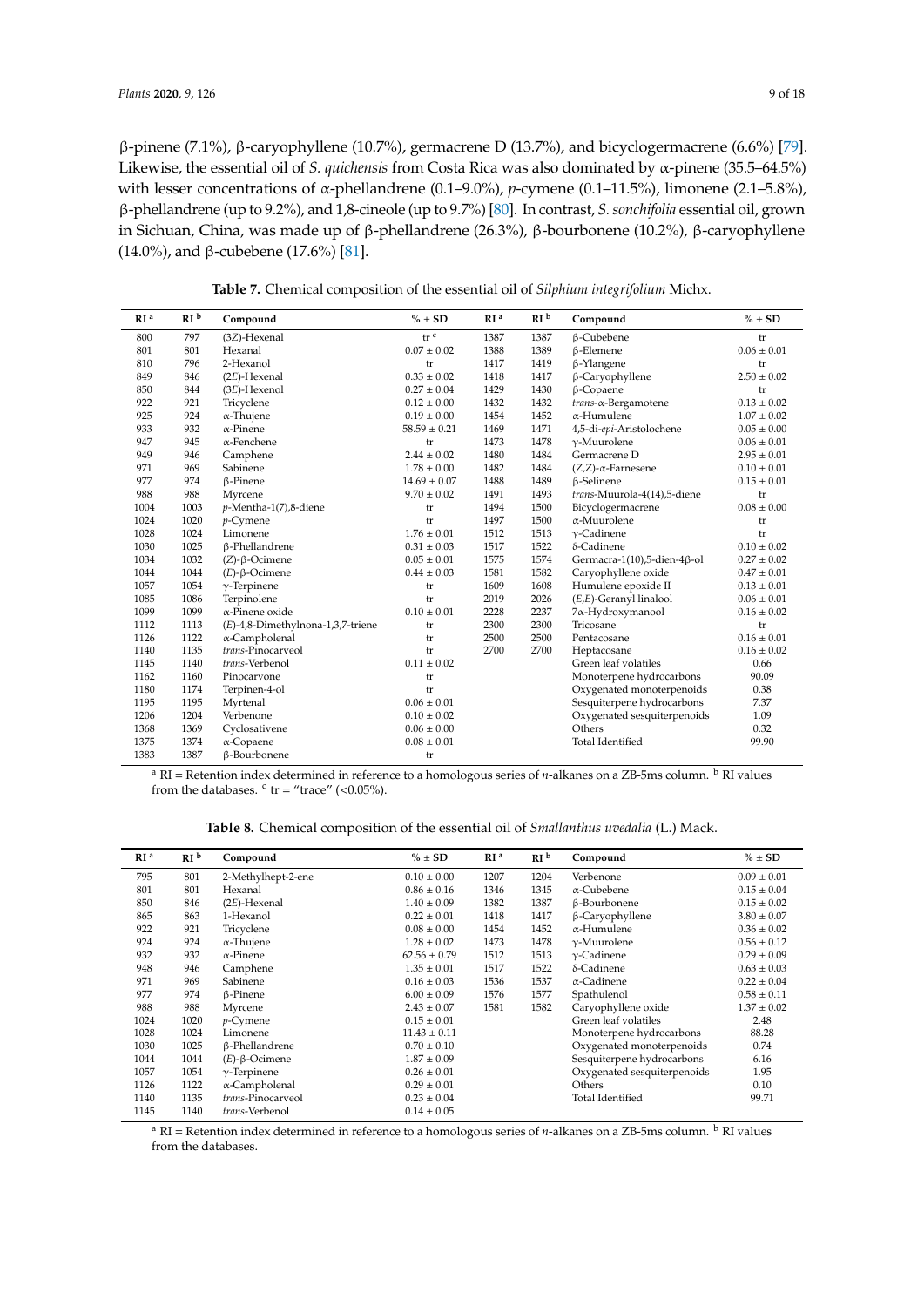## *2.8. Solidago altissima L. (syn. Solidago canadensis L.)*

The major components in the essential oil from the aerial parts of *S. altissima* (syn. *S. canadensis*) from Alabama were α-pinene (13.91%), sabinene (14.25%), myrcene (20.29%), bornyl acetate (14.44%), and germacrene D (10.67%; Table [9\)](#page-9-0). Previous examinations of *S. canadensis* essential oils have shown germacrene D to be one of the most abundant components (Table [10\)](#page-9-1). However, Weyerstahl and co-workers [\[82\]](#page-16-15) found curlone (23.5%) to be a major component of *S. canadensis* from Poland, Schmidt and co-workers [\[83\]](#page-16-16) found cyclocolorenone (38%) to be a major component in *S. canadensis* from northern Germany, and Kasali and co-workers [\[84\]](#page-16-17) found 6-*epi*-β-cubebene to be a major component (20.5%) in *S. canadensis* essential oil from Poland. Interestingly, none of these compounds was detected in the sample of *S. altissima* essential oil from Alabama.

<span id="page-9-0"></span>

| RI <sup>a</sup> | RI <sup>b</sup> | Compound                          | $% \pm SD$       | RI <sup>a</sup> | RI <sup>b</sup> | Compound                                 | $\% \pm SD$      |
|-----------------|-----------------|-----------------------------------|------------------|-----------------|-----------------|------------------------------------------|------------------|
| 802             | 801             | Hexanal                           | $0.17\pm0.01$    | 1382            | 1387            | β-Bourbonene                             | tr               |
| 850             | 846             | $(2E)$ -Hexenal                   | $1.21 \pm 0.03$  | 1386            | 1387            | <b>ß-Cubebene</b>                        | $0.10 \pm 0.01$  |
| 921             | 921             | Tricyclene                        | $0.06 \pm 0.00$  | 1387            | 1389            | $\beta$ -Elemene                         | $0.18 \pm 0.00$  |
| 924             | 924             | $\alpha$ -Thujene                 | $1.30 \pm 0.00$  | 1416            | 1419            | $\beta$ -Ylangene                        | $0.14 \pm 0.01$  |
| 931             | 932             | $\alpha$ -Pinene                  | $13.91 \pm 0.04$ | 1418            | 1417            | $\beta$ -Caryophyllene                   | $0.50 \pm 0.03$  |
| 948             | 946             | Camphene                          | $2.41 \pm 0.01$  | 1428            | 1430            | $\beta$ -Copaene                         | $0.14 \pm 0.01$  |
| 971             | 969             | Sabinene                          | $14.25 \pm 0.03$ | 1454            | 1452            | $\alpha$ -Humulene                       | $0.17 \pm 0.00$  |
| 976             | 974             | $\beta$ -Pinene                   | $4.62 \pm 0.02$  | 1473            | 1478            | $\gamma$ -Muurolene                      | $0.59 \pm 0.03$  |
| 988             | 988             | Myrcene                           | $20.29 \pm 0.04$ | 1477            | 1483            | $\alpha$ -Amorphene                      | $0.12 \pm 0.02$  |
| 1005            | 1004            | (3Z)-Hexenyl acetate              | tr <sup>c</sup>  | 1479            | 1484            | Germacrene D                             | $10.67 \pm 0.03$ |
| 1006            | 1002            | $\alpha$ -Phellandrene            | $2.84 \pm 0.02$  | 1487            | 1489            | <b>ß-Selinene</b>                        | tr               |
| 1016            | 1014            | $\alpha$ -Terpinene               | $0.10 \pm 0.00$  | 1490            | 1495            | $\gamma$ -Amorphene                      | $0.59 \pm 0.01$  |
| 1024            | 1020            | $p$ -Cymene                       | $2.26 \pm 0.00$  | 1494            | 1500            | Bicyclogermacrene                        | $0.18 \pm 0.00$  |
| 1028            | 1024            | Limonene                          | $1.27 \pm 0.01$  | 1496            | 1500            | $\alpha$ -Muurolene                      | $0.14 \pm 0.01$  |
| 1030            | 1025            | <b>ß-Phellandrene</b>             | $0.35 \pm 0.01$  | 1511            | 1513            | $\gamma$ -Cadinene                       | $0.30 \pm 0.01$  |
| 1044            | 1044            | $(E)$ - $\beta$ -Ocimene          | $0.08 \pm 0.01$  | 1513            | 1514            | Cubebol                                  | $0.06 \pm 0.02$  |
| 1057            | 1054            | $\gamma$ -Terpinene               | $0.38 \pm 0.00$  | 1516            | 1522            | $\delta$ -Cadinene                       | $0.68 \pm 0.02$  |
| 1069            | 1065            | cis-Sabinene hydrate              | $0.24 \pm 0.00$  | 1535            | 1537            | $\alpha$ -Cadinene                       | $0.09 \pm 0.01$  |
| 1084            | 1086            | Terpinolene                       | $0.15 \pm 0.01$  | 1547            | 1548            | Elemol                                   | $0.06 \pm 0.01$  |
| 1090            | 1090            | 6,7-Epoxymyrcene                  | $0.05 \pm 0.00$  | 1575            | 1574            | Germacra-1(10),5-dien-4β-ol              | $0.14 \pm 0.01$  |
| 1099            | 1099            | $\alpha$ -Pinene oxide            | tr               | 1581            | 1582            | Caryophyllene oxide                      | $0.06 \pm 0.01$  |
| 1101            | 1098            | trans-Sabinene hydrate            | $0.15 \pm 0.00$  | 1591            | 1594            | Salvial-4(14)-en-1-one                   | $0.06 \pm 0.01$  |
| 1105            | 1100            | Nonanal                           | tr               | 1619            | 1611            | Germacra-1(10),5-dien-4 $\alpha$ -ol     | $0.12 \pm 0.01$  |
| 1112            | 1113            | (E)-4,8-Dimethylnona-1,3,7-triene | $0.11 \pm 0.03$  | 1627            | 1629            | iso-Spathulenol                          | $0.20 \pm 0.01$  |
| 1124            | 1124            | cis-p-Menth-2-en-1-ol             | $0.05 \pm 0.00$  | 1641            | 1638            | $\tau$ -Cadinol                          | $0.09 \pm 0.02$  |
| 1180            | 1174            | Terpinen-4-ol                     | $0.73 \pm 0.01$  | 1643            | 1640            | $\tau$ -Murrolol                         | $0.14 \pm 0.01$  |
| 1195            | 1186            | $\alpha$ -Terpineol               | $0.06 \pm 0.01$  | 1645            | 1644            | $\alpha$ -Muurolol (= $\delta$ -Cadinol) | $0.10 \pm 0.01$  |
| 1203            | 1202            | cis-Sabinol                       | $0.50 \pm 0.01$  | 1654            | 1652            | $\alpha$ -Cadinol                        | $0.41 \pm 0.03$  |
| 1219            | 1219            | cis-Sabinene hydrate acetate      | $0.15 \pm 0.01$  |                 |                 | Green leaf volatiles                     | 1.38             |
| 1283            | 1287            | Bornyl acetate                    | $14.44 \pm 0.02$ |                 |                 | Monoterpene hydrocarbons                 | 64.26            |
| 1333            | 1335            | δ-Elemene                         | $0.05 \pm 0.00$  |                 |                 | Oxygenated monoterpenoids                | 16.37            |
| 1345            | 1345            | $\alpha$ -Cubebene                | $0.12 \pm 0.00$  |                 |                 | Sesquiterpene hydrocarbons               | 14.90            |
| 1367            | 1373            | $\alpha$ -Ylangene                | tr               |                 |                 | Oxygenated sesquiterpenoids              | 1.44             |
| 1368            | 1373            | Linalyl isobutyrate               | tr               |                 |                 | Others                                   | 0.11             |
| 1374            | 1374            | $\alpha$ -Copaene                 | $0.05 \pm 0.00$  |                 |                 | <b>Total Identified</b>                  | 98.45            |

**Table 9.** Chemical composition of the essential oil of *Solidago altissima* L.

 $a$  RI = Retention index determined in reference to a homologous series of *n*-alkanes on a ZB-5ms column.  $b$  RI values from the databases.  $\text{c tr} = \text{``trace'' } (<0.05\%)$ .

<span id="page-9-1"></span>

| <b>Table 10.</b> Comparison of the major components in <i>Solidago altissima</i> (syn. <i>S. canadensis</i> ) essential oils. |  |  |  |  |
|-------------------------------------------------------------------------------------------------------------------------------|--|--|--|--|
|-------------------------------------------------------------------------------------------------------------------------------|--|--|--|--|

|                  | Source of S. altissima (S. canadensis) |                        |                                 |                |                           |                  |                 |                       |              |                        |
|------------------|----------------------------------------|------------------------|---------------------------------|----------------|---------------------------|------------------|-----------------|-----------------------|--------------|------------------------|
| Component        | Commercial<br>(Young Living)<br>85     | Bimtal,<br>India<br>86 | Bimtal,<br>India<br>$\sqrt{87}$ | Slovakia<br>88 | Moscow,<br>Russia<br>[89] | Slovakia<br>[90] | Hungary<br>[91] | Giza,<br>Egypt<br> 92 | Poland<br>82 | Alabama<br>(This Work) |
| $\alpha$ -Pinene | 13.3                                   | 5.0                    | 0.4                             | $1.8 - 36.3$   | 28.1                      | 11.6             | 4.6             | 29.2                  | 14.7         | 13.9                   |
| Sabinene         | 8.0                                    | 2.4                    | 0.3                             |                | 0.5                       | 3.9              | 0.1             | —                     | 0.2          | 14.2                   |
| $\beta$ -Pinene  |                                        | 1.2                    | 0.2                             | $0.5 - 6.5$    | 2.8                       | 3.1              | 1.2             | 4.8                   | 1.5          | 4.6                    |
| Myrcene          | 6.3                                    | 2.8                    |                                 |                | 7.3                       |                  | tr              | 13.7                  | 4.2          | 20.2                   |
| Limonene         | 11.0                                   | 12.5                   | 4.2                             | $4.3 - 9.0$    | 7.0                       | 12.5             | 1.0             | 9.6                   | 9.3          | 1.3                    |
| Bornyl acetate   | 4.3                                    | 2.1                    | 3.4                             |                | 7.3                       | 6.3              | 13.4            | 6.2                   | 1.3          | 14.4                   |
| Germacrene D     | 34.4                                   | 56.7                   | 64.1                            | $0.0 - 11.1$   | 39.2                      | 34.9             | 11.0            | 10.3                  | 19.8         | 10.6                   |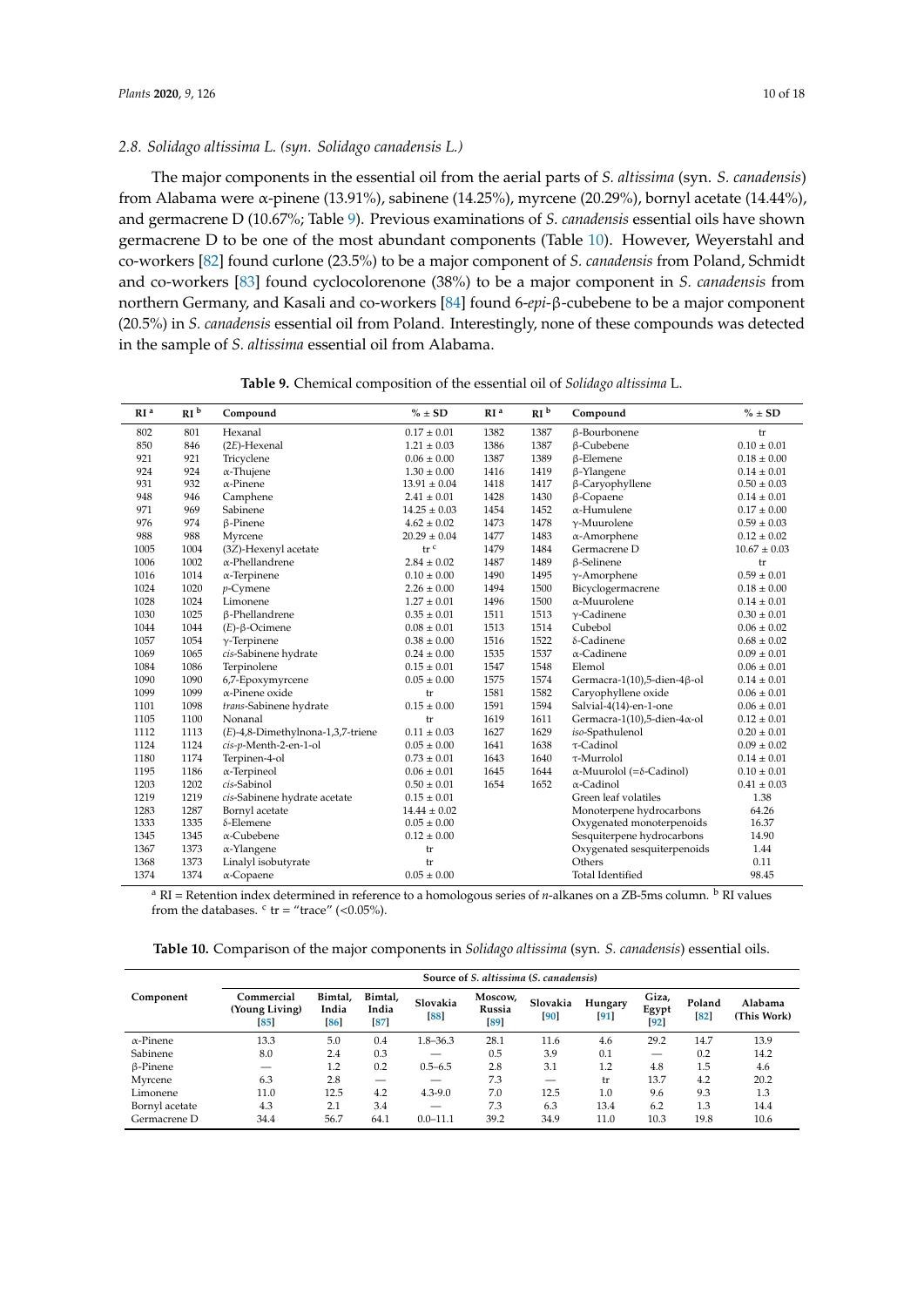### *2.9. Xanthium strumarium L.*

The major volatile components from the aerial parts of *X. strumarium* were limonene (48.23%), myrcene (14.31%), germacrene D (13.92%), (2*E*)-hexenal (5.79%), and sabinene (4.89%; Table [11\)](#page-10-0). The compositions of *Xanthium strumarium* essential oils from the Middle East have been reported, including Iran [\[93,](#page-17-5)[94\]](#page-17-6) and Pakistan [\[95\]](#page-17-7). The leaf essential oil from Khoramabad, Iran, was composed largely of limonene (24.7%), borneol (10.6%), bornyl acetate (5.9%), and β-cubebene (6.3%) [\[93\]](#page-17-5). The leaf essential oil from Zabol, Iran, was qualitatively similar, limonene (20.3%), borneol (11.6%), bornyl acetate (4.5%), and β-cubebene (3.8%), but also contained a large concentration of *cis*-β-guaiene (34.2%), which was not observed in any other *X. strumarium* essential oils [\[94\]](#page-17-6). The leaf essential oil of *X. strumarium* from Lahore, Pakistan, contained limonene (5.7%), β-caryophyllene (17.5%), spathulenol (6.1%), and α-cadinol (6.7%) as major components [\[95\]](#page-17-7). The differences in chemical compositions may be related to different genetic factors as well as geographical location; Tropicos® currently lists 13 subordinate taxa for *X. strumarium* [\[14\]](#page-13-13).

**Table 11.** Chemical composition of the essential oil of *Xanthium strumarium* L.

<span id="page-10-0"></span>

| RI <sup>b</sup><br>RI <sup>b</sup><br>RI <sup>a</sup><br>$% \pm SD$<br>RI <sup>a</sup><br>Compound<br>Compound | $\% \pm SD$      |
|----------------------------------------------------------------------------------------------------------------|------------------|
|                                                                                                                |                  |
| 788<br>1-Octene<br>1417<br>1417<br>793<br>$0.09 \pm 0.01$<br>β-Caryophyllene                                   | $0.93 \pm 0.04$  |
| 797<br>801<br>(3Z)-Hexenal<br>$0.11 \pm 0.01$<br>1428<br>1430<br>$\beta$ -Copaene                              | $0.06 \pm 0.01$  |
| 802<br>801<br>Hexanal<br>$0.75 \pm 0.07$<br>1454<br>1452<br>$\alpha$ -Humulene                                 | $0.49 \pm 0.03$  |
| 859<br>$(2E)$ -Hexenal<br>$5.79 \pm 0.03$<br>1479<br>1484<br>Germacrene D<br>846                               | $13.92 \pm 0.05$ |
| 1487<br>1489<br>865<br>863<br>1-Hexanol<br>$0.12 \pm 0.01$<br><b>ß-Selinene</b>                                | $0.11 \pm 0.01$  |
| 1500<br>Bicyclogermacrene<br>921<br>921<br>Tricyclene<br>$0.05 \pm 0.01$<br>1493                               | $0.29 \pm 0.01$  |
| 924<br>$0.08 \pm 0.03$<br>1496<br>1500<br>$\alpha$ -Muurolene<br>924<br>$\alpha$ -Thujene                      | $0.13 \pm 0.01$  |
| 931<br>932<br>$\alpha$ -Pinene<br>$0.80 \pm 0.01$<br>1511<br>1513<br>$\gamma$ -Cadinene                        | $0.19 \pm 0.01$  |
| 1522<br>$\delta$ -Cadinene<br>948<br>1516<br>946<br>Camphene<br>$0.95 \pm 0.02$                                | $0.27 \pm 0.03$  |
| Sabinene<br>971<br>969<br>$4.89 \pm 0.02$<br>1575<br>1547<br>Germacra-1(10),5-dien-4β-ol                       | $0.21 \pm 0.01$  |
| 976<br>974<br>1581<br>1582<br>$\beta$ -Pinene<br>$0.30 \pm 0.01$<br>Caryophyllene oxide                        | $0.23 \pm 0.01$  |
| $\tau$ -Cadinol<br>978<br>1638<br>974<br>$1-Octen-3-ol$<br>$0.20 \pm 0.02$<br>1641                             | $0.31 \pm 0.02$  |
| 987<br>1643<br>1640<br>τ-Muurolol<br>988<br>Myrcene<br>$14.31 \pm 0.04$                                        | $0.23 \pm 0.02$  |
| 1004<br>1003<br>$p$ -Mentha-1(7),8-diene<br>1654<br>1652<br>$\alpha$ -Cadinol<br>$0.05 \pm 0.01$               | $0.59 \pm 0.05$  |
| 1016<br>1014<br>$\alpha$ -Terpinene<br>$0.06 \pm 0.01$<br>1663<br>1668<br>ar-Turmerone                         | $0.10 \pm 0.01$  |
| 1688<br>1028<br>1024<br>Limonene<br>$48.23 \pm 0.22$<br>1693<br>Shyobunol                                      | $0.27 \pm 0.03$  |
| 1030<br>1931<br>1025<br>β-Phellandrene<br>$0.90 \pm 0.03$<br>1932<br>Beverene                                  | $0.64 \pm 0.02$  |
| 1044<br>1044<br>$(E)$ - $\beta$ -Ocimene<br>$0.10 \pm 0.02$<br>2105<br>2106<br>$(E)$ -Phytol                   | $0.25 \pm 0.03$  |
| Green leaf volatiles<br>1057<br>1054<br>$\gamma$ -Terpinene<br>$0.16 \pm 0.01$                                 | 6.77             |
| 1069<br>1067<br>cis-Linalool oxide (furanoid)<br>$0.06 \pm 0.01$<br>Monoterpene hydrocarbons                   | 70.87            |
| Oxygenated monoterpenoids<br>1099<br>Linalool<br>1095<br>$1.16 \pm 0.01$                                       | 2.22             |
| Sesquiterpene hydrocarbons<br>1180<br>1174<br>Terpinen-4-ol<br>$0.39 \pm 0.01$                                 | 16.58            |
| 1219<br>1217<br>$\beta$ -Cyclocitral<br>Oxygenated sesquiterpenoids<br>$0.11 \pm 0.02$                         | 1.95             |
| 1283<br>1287<br>Bornyl acetate<br>Diterpenoids<br>$0.56 \pm 0.01$                                              | 0.89             |
| Benzenoids<br>1351<br>1356<br>Eugenol<br>$0.28 \pm 0.03$                                                       | 0.28             |
| 1386<br>1387<br>β-Cubebene<br>Others<br>$0.10 \pm 0.02$                                                        | 0.29             |
| <b>Total Identified</b><br>1416<br>1419<br>$\beta$ -Ylangene<br>$0.08 \pm 0.03$                                | 99.85            |

<sup>a</sup> RI = Retention index determined in reference to a homologous series of *n*-alkanes on a ZB-5ms column. <sup>b</sup> RI values from the databases.

# *2.10. Antifungal Screening*

Depending on material available, the essential oils were screened for antifungal activity against the opportunistic fungal pathogens *Aspergillus niger*, *Candida albicans*, and *Cryptococcus neoformans* using the microbroth dilution technique (Table [12\)](#page-11-0). The essential oil of *E. serotinum* showed promising antifungal activity against *C. neoformans* with a minimum inhibitory concentration (MIC) value of 78 µg/mL. The high concentration of cyclocolorenone in *E. serotinum* is likely responsible for the observed antifungal activity of this essential oil. Cyclocolorenone had been previously reported to show antifungal activity against *Curvularia lunata*, *Chaetomium cochliodes*, and *Chaetomium spinusum* [\[96\]](#page-17-8). Germacrene D may also contribute to the antifungal activity of *E. serotinum* essential oil as well as essential oils of *E. macrophylla*, *P. canadensis*, and *R. laciniata*. Germacrene D has shown antifungal activity against *Aspergillus niger* with MIC of 39 µg/mL [\[97\]](#page-17-9).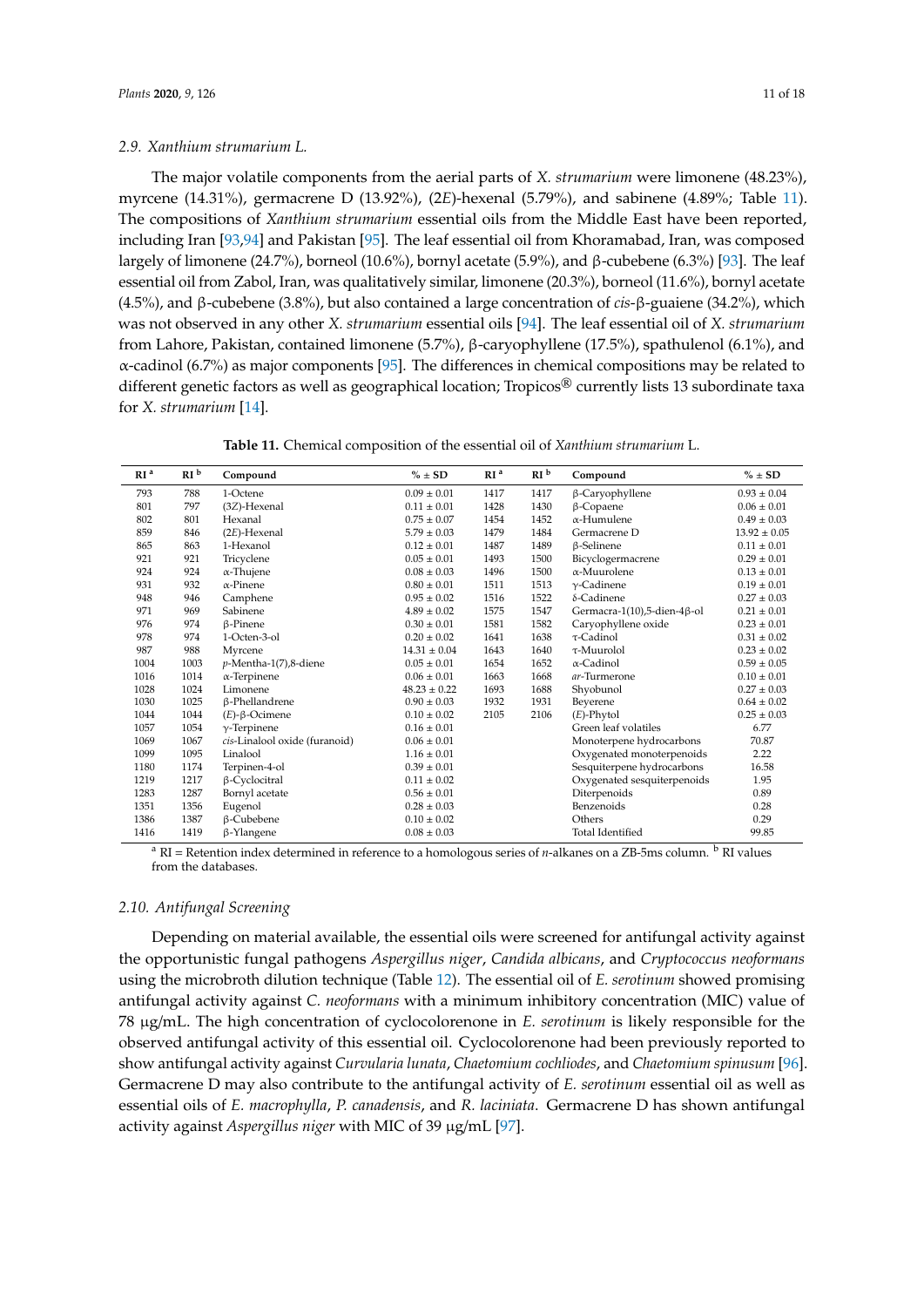<span id="page-11-0"></span>

| <b>Plant Species</b>                     | Major Components (>5%) in the Essential Oil                                                                 | Antifungal Activity, MIC, µg/mL <sup>a</sup> |                     |                            |  |
|------------------------------------------|-------------------------------------------------------------------------------------------------------------|----------------------------------------------|---------------------|----------------------------|--|
|                                          |                                                                                                             | Aspergillus<br>niger                         | Candida<br>albicans | Cryptococcus<br>neoformans |  |
| Eupatorium serotinum Michx.              | germacrene D $(6.6\%)$ , palustrol $(5.4\%)$ ,<br>cyclocolorenone (23.5%)                                   | 313                                          | 625                 | 78                         |  |
| Eurybia macrophylla (L.) Cass.           | $\beta$ -pinene (8.5%), limonene (28.6%), terpinolene<br>(5.3%), germacrene D (19.7%), germacrene B (7.0%)  | 625                                          | 625                 | 156                        |  |
| Eutrochium purpureum (L.)<br>E.E. Lamont | hexanal $(6.8\%)$ , $(2E)$ -hexenal $(59.7\%)$ , methyl<br>salicylate $(10.4\%)$ , eugenol $(11.8\%)$       | 625                                          | 625                 | 625                        |  |
| Polymnia canadensis L.                   | $\alpha$ -pinene (19.6%), $\alpha$ -phellandrene (28.2%),<br>germacrene D (11.4%)                           | 625                                          | 625                 | 156                        |  |
| Rudbeckia laciniata L.                   | α-pinene (10.2%), β-pinene (9.2%), myrcene (5.3%),<br>limonene $(58.9\%)$                                   | 625                                          | 1250                | 156                        |  |
| Silphium integrifolium Michx.            | α-pinene (58.5%), β-pinene (14.7%), myrcene (9.7%)                                                          | n.t.                                         | n.t.                | n.t.                       |  |
| Smallanthus uvedalia (L.)<br>Mack.       | α-pinene (62.3%), β-pinene (6.0%), limonene (11.3%)                                                         | n.t.                                         | n.t.                | n.t.                       |  |
| Solidago altissima L.                    | α-pinene (13.9%), sabinene (14.2%), myrcene (20.2%),<br>bornyl acetate $(14.4\%)$ , germacrene D $(10.6\%)$ | 625                                          | 1250                | 313                        |  |
| Xanthium strumarium L.                   | $(2E)$ -hexenal $(5.8\%)$ , myrcene $(14.3\%)$ , limonene<br>(48.0%), germacrene D (13.9%)                  | 625                                          | 1250                | n.t.                       |  |

<sup>a</sup> Each minimum inhibitory concentration (MIC) determination was carried out in triplicate.  $\frac{b}{c}$  n.t. = not tested due to limited availability of the essential oil.

The modest antifungal activity of *E. purpureum* is somewhat surprising. The major components were hexanal, (2*E*)-hexenal, methyl salicylate, and eugenol. Hexanal [\[98\]](#page-17-10) and (2*E*)-hexenal [\[99](#page-17-11)[,100\]](#page-17-12) are both known to be antifungal to plant pathogenic fungi. Methyl salicylate is only weakly antifungal against *A. niger*, *C. albicans*, or *C. neoformans*, but eugenol is somewhat active (see Table [13\)](#page-11-1). Monoterpene hydrocarbons such as α-pinene, β-pinene, limonene, or myrcene show only weak antifungal activity (Table [13\)](#page-11-1) and are not expected to contribute to the antifungal activities of the essential oils unless there are synergistic effects of these components (see, for example [\[101,](#page-17-13)[102\]](#page-17-14)). The mechanisms of antifungal activity of essential oils are poorly understood. However, it has been suggested that essential oils and their components, being lipophilic, can disrupt the membranes of fungi causing membrane permeability [\[103\]](#page-17-15).

<span id="page-11-1"></span>

| Compound          | Aspergillus niger | Candida albicans | Cryptococcus neoformans |
|-------------------|-------------------|------------------|-------------------------|
| $\alpha$ -Pinene  | 1250              | 625              | 313                     |
| $\beta$ -Pinene   | 625               | 1250             | 625                     |
| Limonene          | 625               | 1250             | 625                     |
| Myrcene           | 625               | 625              | 625                     |
| Methyl salicylate | 625               | 625              | 625                     |
| Eugenol           | 78                | 313              | 156                     |
| Bornyl acetate    | 625               | 625              | 625                     |

Table 13. Antifungal activities (MIC,  $\mu$ g/mL) of essential oil components.

# **3. Materials and Methods**

#### *3.1. Plant Material*

Aerial parts of each plant were collected from various sites in north Alabama (Table [14\)](#page-12-0). Plants were identified by S.K. Lawson and voucher specimens were deposited in the University of Alabama in Huntsville herbarium (HALA). The fresh plant material (aerial parts) were chopped and hydrodistilled using a Likens–Nickerson apparatus with continuous extraction with  $CH_2Cl_2$  for three hours. The solvent was evaporated to give pale yellow essential oils (Table [14\)](#page-12-0).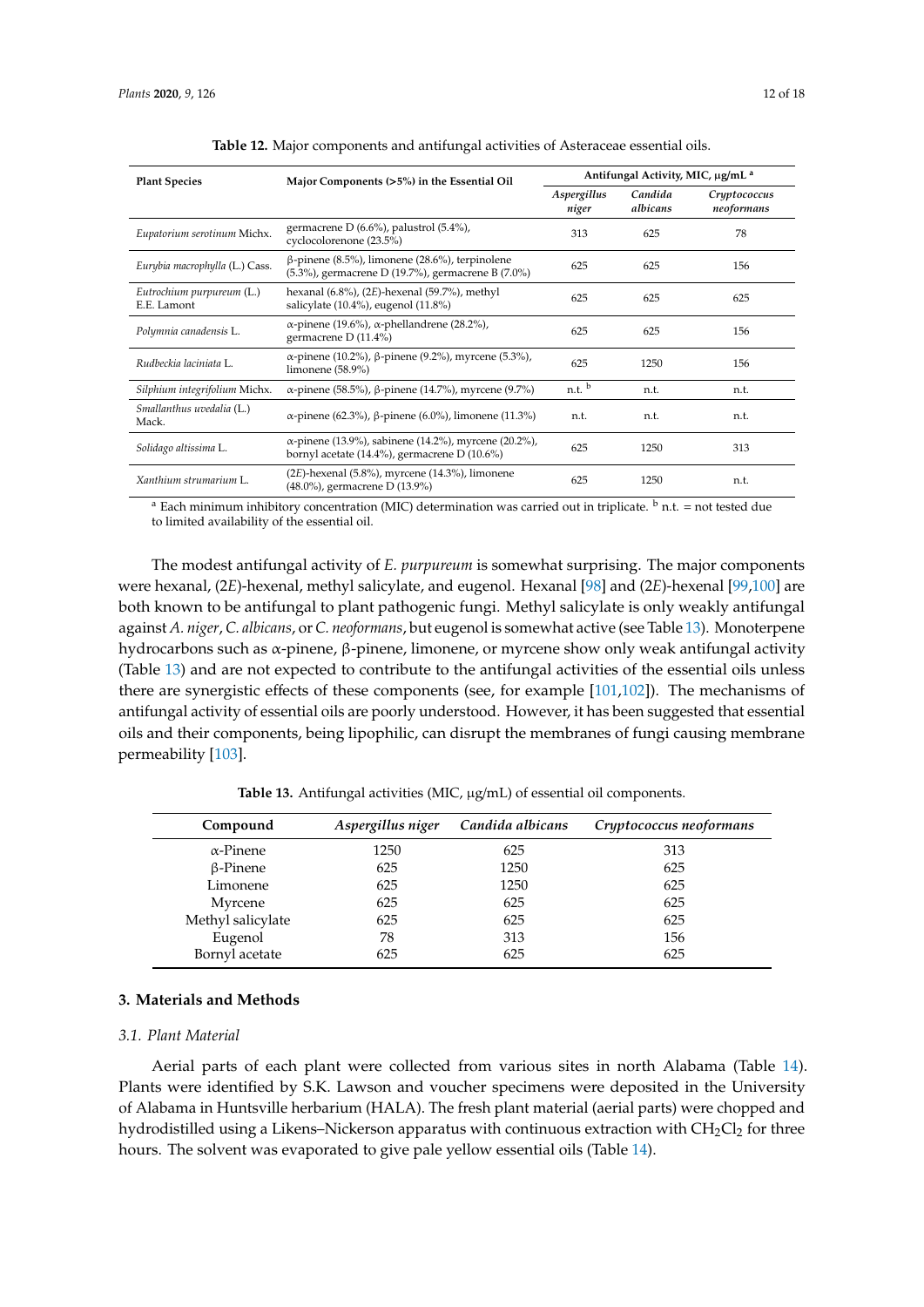<span id="page-12-0"></span>

| Plant                                    | <b>Collection Site, Date</b>                                  | Voucher<br>Number | <b>Mass of Aerial</b><br>Parts $(g)$ | <b>Yield of Essential</b><br>$Oil$ (mg) |  |
|------------------------------------------|---------------------------------------------------------------|-------------------|--------------------------------------|-----------------------------------------|--|
| Eupatorium serotinum<br>Michx.           | 34°38'29" N, 86°24'39" W,<br>elev. 199 m<br>13 September 2018 | 233754            | 49.09                                | 6.4(0.013%)                             |  |
| Eurybia macrophylla (L.)<br>Cass.        | 34°39'25" N, 86°24'45" W,<br>elev. 241 m<br>15 September 2018 | 233117            | 56.56                                | 10.6(0.019%)                            |  |
| Eutrochium purpureum<br>(L.) E.E. Lamont | 34°38'40" N, 86°27'22" W,<br>elev. 180 m<br>12 August 2018    | 091843            | 63.44                                | 12.3(0.019%)                            |  |
| Polymnia canadensis L.                   | 34°38'29" N, 86°24'39" W,<br>elev. 199 m<br>21 July 2018      | 184700            | 52.89                                | 39.1 (0.074%)                           |  |
| Rudbeckia laciniata L.                   | 34°42'42" N, 86°32'38" W,<br>elev. 345 m<br>13 September 2018 | 004426            | 54.53                                | $6.0(0.011\%)$                          |  |
| Silphium integrifolium<br>Michx.         | 34°42'42" N, 86°32'38" W,<br>elev. 345 m<br>15 September 2018 | 004152            | 15.02                                | $6.4(0.043\%)$                          |  |
| Smallanthus uvedalia (L.)<br>Mack.       | 34°42'42" N, 86°32'38" W,<br>elev. 345 m<br>15 September 2018 | 000714            | 56.21                                | $5.9(0.010\%)$                          |  |
| Solidago altissima L.                    | 34°38'40" N, 86°27'22" W,<br>elev. 180 m<br>12 August 2018    | 001425            | 54.41                                | 44.9 (0.083%)                           |  |
| Xanthium strumarium L.                   | 34°38'49" N, 86°24'38" W,<br>elev. 200 m<br>15 September 2018 | 224724            | 69.69                                | $7.0(0.010\%)$                          |  |

## *3.2. Gas Chromatography–Mass Spectrometry*

The Asteraceae essential oils were analyzed by GC–MS using a Shimadzu GC–MS-QP2010 Ultra fitted with a Phenomenex ZB-5ms column as previously described [\[104\]](#page-17-16). Identification of the essential oil components was determined by comparison of their retention indices, determined with respect to a homologous series of *n*-alkanes and their mass spectral fragmentation patters with those from available databases (Adams [\[105\]](#page-17-17), NIST17 [\[106\]](#page-17-18), and FFNSC 3 [\[107\]](#page-17-19)) or in our in-house library [\[108\]](#page-17-20).

## *3.3. Gas Chromatography–Flame Ionization Detection*

Quantification of the essential oils was determined by GC–FID using a Shimadzu GC 2010 instrument fitted with a ZB-5 column [\[104\]](#page-17-16), using the same parameters that were used for the  $GC$ –MS. The concentrations (average of three measurements  $\pm$  standard deviations) are based on peak integration without standardization.

# *3.4. Antifungal Screening*

The essential oils were screened for antifungal activity against *Aspergillus niger* (ATCC 16888), *Candida albicans* (ATCC 18804), and *Cryptococcus neoformans* (ATCC 24607) using the microbroth dilution method as previously described [\[109\]](#page-17-21). Amphotericin B was used as the positive control and RPMI medium was used as the negative control. The antifungal assays were carried out in triplicate.

## **4. Conclusions**

There is much intraspecific variation in essential oil compositions of these members of the Asteraceae. Much of the variation can be attributed to geographical location or seasonal variation.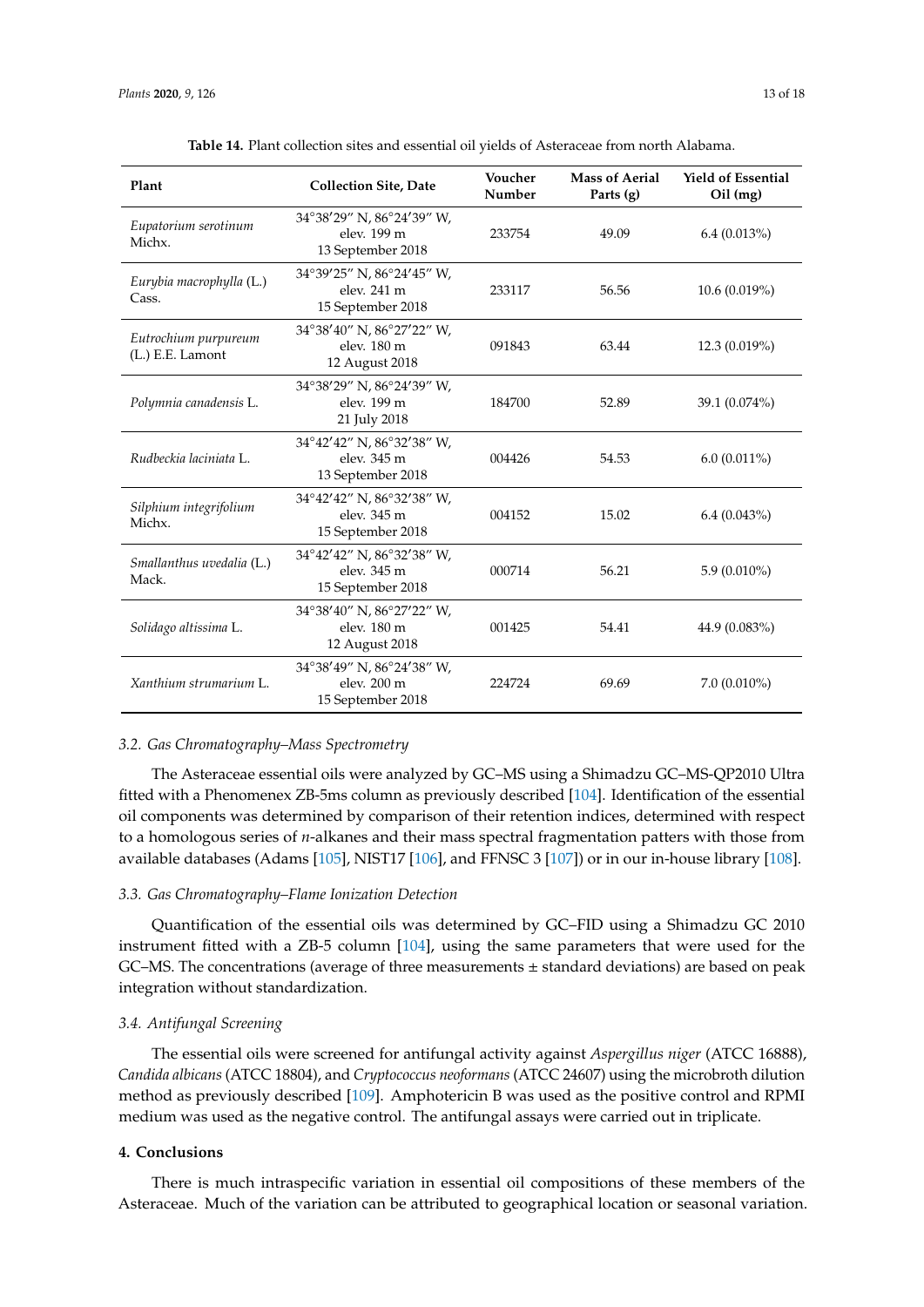*Eupatorium serotinum* essential oil showed notable antifungal activity against *Cryptococcus neoformans*. However, the yield of this essential oil (0.013%) is too low to be considered as pharmacologically useful. If suitable sources of the major component cyclocolorenone can be identified, then this compound may serve as important antifungal template for further elaboration.

**Author Contributions:** Conceptualization, S.K.L. and W.N.S.; methodology, W.N.S., R.L.M., and P.S.; software, P.S.; validation, W.N.S.; formal analysis, W.N.S.; investigation, S.K.L., L.G.S., C.N.P., and P.S.; resources, R.L.M., P.S., and W.N.S.; data curation, W.N.S.; writing—original draft preparation, W.N.S.; writing—review and editing, S.K.L., L.G.S., C.N.P., R.L.M., P.S., and W.N.S.; supervision, W.N.S. and R.L.M.; project administration, W.N.S. All authors have read and agreed to the published version of the manuscript.

**Funding:** This research received no external funding.

**Acknowledgments:** P.S. and W.N.S. participated in the project as part of the activities of the Aromatic Plant Research Center (APRC, https://[aromaticplant.org](https://aromaticplant.org/)/).

**Conflicts of Interest:** The authors declare no conflict of interest.

# **References**

- <span id="page-13-0"></span>1. NCCIH Ayurvedic Medicine: In Depth. Available online: https://[nccih.nih.gov](https://nccih.nih.gov/health/ayurveda/introduction.htm)/health/ayurveda/introduction. [htm](https://nccih.nih.gov/health/ayurveda/introduction.htm) (accessed on 17 July 2019).
- <span id="page-13-1"></span>2. Shang, A.; Huwiler, K.; Nartey, L.; Jüni, P.; Egger, M. Placebo-controlled trials of Chinese herbal medicine and conventional medicine—Comparative study. *Int. J. Epidemiol.* **2007**, *36*, 1086–1092. [\[CrossRef\]](http://dx.doi.org/10.1093/ije/dym119)
- <span id="page-13-2"></span>3. Avicenna. *Canon of Medicine*; Kazi Publications: Chicago, IL, USA, 2015; ISBN 978-1567442243.
- <span id="page-13-3"></span>4. Setzer, W.N. The phytochemistry of Cherokee aromatic medicinal plants. *Medicines* **2018**, *5*, 121. [\[CrossRef\]](http://dx.doi.org/10.3390/medicines5040121)
- <span id="page-13-4"></span>5. Kartesz, J.T. BONAP's North American Plant Atlas. Available online: http://bonap.net/[MapGallery](http://bonap.net/MapGallery/County/Conoclinium coelestinum.png)/County/ [Conocliniumcoelestinum.png](http://bonap.net/MapGallery/County/Conoclinium coelestinum.png) (accessed on 7 August 2019).
- <span id="page-13-5"></span>6. Moerman, D.E. *Native American Ethnobotany*; Timber Press, Inc.: Portland, OR, USA, 1998.
- <span id="page-13-6"></span>7. Herz, W.; de Groote, R.; Murari, R.; Kumar, N.; Blount, J.F. Sesquiterpene lactones of *Eupatorium serotinum*. *J. Org. Chem.* **1979**, *44*, 2784–2788. [\[CrossRef\]](http://dx.doi.org/10.1021/jo01329a039)
- <span id="page-13-7"></span>8. Bohlmann, F.; Zdero, C.; King, R.M.; Robinson, H. Further germacranolides from *Eupatorium serotinum*. *Planta Med.* **1985**, *51*, 76–77. [\[CrossRef\]](http://dx.doi.org/10.1055/s-2007-969404)
- <span id="page-13-8"></span>9. Kartesz, J.T. BONAP's North American Plant Atlas. Available online: http://bonap.net/Napa/[TaxonMaps](http://bonap.net/Napa/TaxonMaps/Genus/County/Eurybia)/ Genus/County/[Eurybia](http://bonap.net/Napa/TaxonMaps/Genus/County/Eurybia) (accessed on 17 July 2019).
- <span id="page-13-9"></span>10. Kartesz, J.T. BONAP's North American Plant Atlas. Available online: http://bonap.net/Napa/[TaxonMaps](http://bonap.net/Napa/TaxonMaps/Genus/County/Eutrochium)/ Genus/County/[Eutrochium](http://bonap.net/Napa/TaxonMaps/Genus/County/Eutrochium) (accessed on 17 July 2019).
- <span id="page-13-10"></span>11. Kartesz, J.T. BONAP's North American Plant Atlas. Available online: http://bonap.net/Napa/[TaxonMaps](http://bonap.net/Napa/TaxonMaps/Genus/County/Polymnia)/ Genus/County/[Polymnia](http://bonap.net/Napa/TaxonMaps/Genus/County/Polymnia) (accessed on 17 July 2019).
- <span id="page-13-11"></span>12. Bohlmann, F.; Zdero, C.; King, R.M.; Robinson, H. Ein neues germacran-8.12-olid und neue diterpene aus *Polymnia canadensis*. *Phytochemistry* **1980**, *19*, 115–118. [\[CrossRef\]](http://dx.doi.org/10.1016/0031-9422(80)85025-4)
- <span id="page-13-12"></span>13. Kartesz, J.T. BONAP's North American Plant Atlas. Available online: http://bonap.net/Napa/[TaxonMaps](http://bonap.net/Napa/TaxonMaps/Genus/County/Rudbeckia)/ Genus/County/[Rudbeckia](http://bonap.net/Napa/TaxonMaps/Genus/County/Rudbeckia) (accessed on 17 July 2019).
- <span id="page-13-13"></span>14. Missouri Botanical Garden Tropicos.org. Available online: <www.tropicos.org> (accessed on 21 December 2019).
- <span id="page-13-14"></span>15. Weakley, A.S. Flora of the Southern and Mid-Atlantic States. Available online: http://[www.herbarium.unc.](http://www.herbarium.unc.edu/flora.htm) edu/[flora.htm](http://www.herbarium.unc.edu/flora.htm) (accessed on 17 July 2019).
- <span id="page-13-15"></span>16. Kartesz, J.T. BONAP's North American Plant Atlas. Available online: http://bonap.net/Napa/[TaxonMaps](http://bonap.net/Napa/TaxonMaps/Genus/County/Silphium)/ Genus/County/[Silphium](http://bonap.net/Napa/TaxonMaps/Genus/County/Silphium) (accessed on 17 July 2019).
- <span id="page-13-16"></span>17. Kowalski, R. Secondary metabolites in *Silphium integrifolium* in the first 2 years of cultivation. *N. Z. J. Crop Hortic. Sci.* **2004**, *32*, 397–406. [\[CrossRef\]](http://dx.doi.org/10.1080/01140671.2004.9514321)
- <span id="page-13-17"></span>18. Kartesz, J.T. BONAP's North American Plant Atlas. Available online: http://bonap.net/Napa/[TaxonMaps](http://bonap.net/Napa/TaxonMaps/Genus/County/Smallanthus)/ Genus/County/[Smallanthus](http://bonap.net/Napa/TaxonMaps/Genus/County/Smallanthus) (accessed on 17 July 2019).
- <span id="page-13-18"></span>19. Kartesz, J.T. BONAP's North American Plant Atlas. Available online: http://bonap.net/Napa/[TaxonMaps](http://bonap.net/Napa/TaxonMaps/Genus/County/Solidago)/ Genus/County/[Solidago](http://bonap.net/Napa/TaxonMaps/Genus/County/Solidago) (accessed on 17 July 2019).
- <span id="page-13-19"></span>20. Reznicek, G.; Jurenitsch, J.; Plasun, M.; Korhammer, S.; Haslinger, E.; Hiller, K.; Kubelka, W. Four major saponins from *Solidago canadensis*. *Phytochemistry* **1991**, *30*, 1629–1633. [\[CrossRef\]](http://dx.doi.org/10.1016/0031-9422(91)84222-E)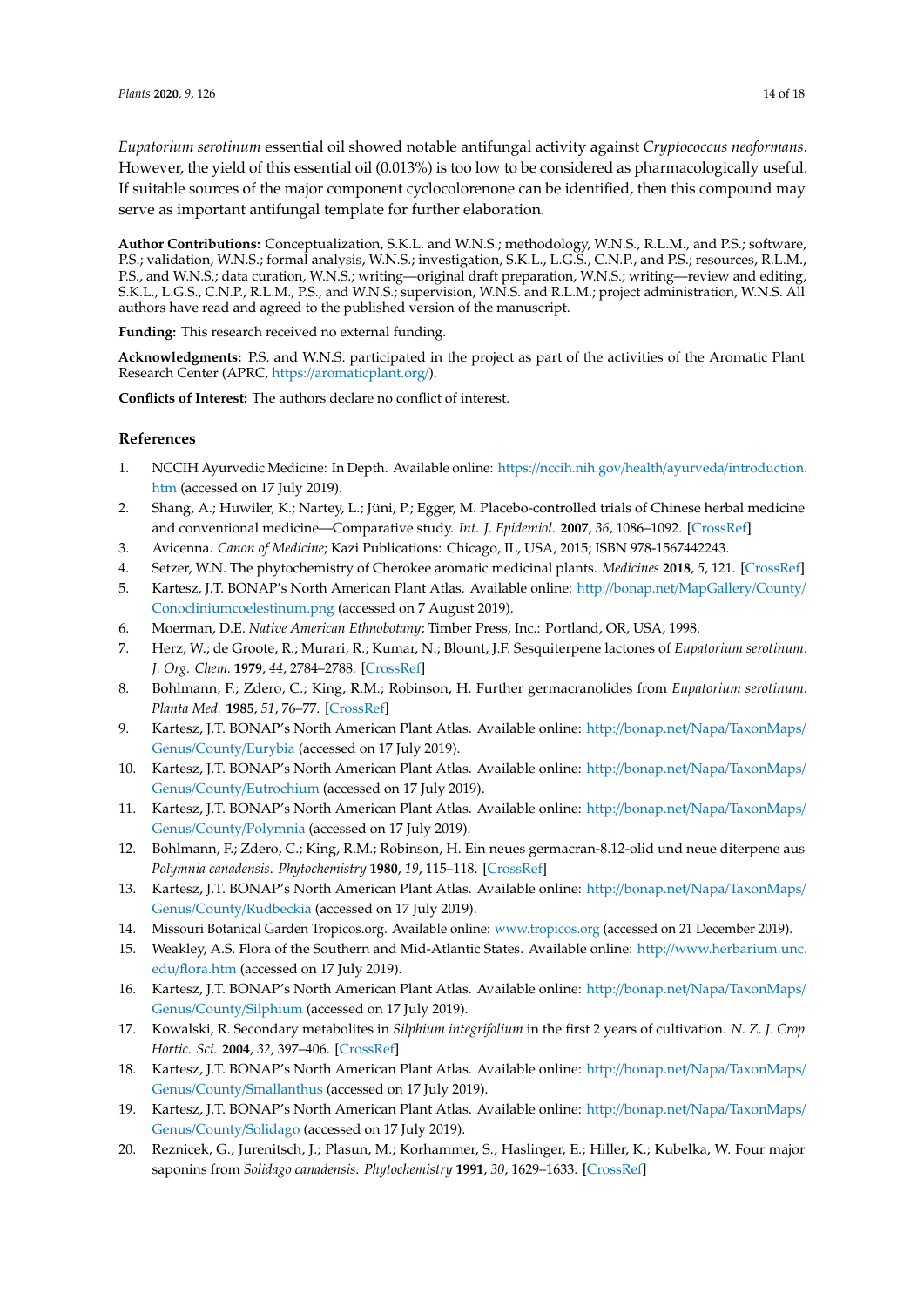- <span id="page-14-0"></span>21. Reznicek, G.; Jurenitsch, J.; Freiler, M.; Korhammer, S.; Haslinger, E.; Hiller, K.; Kubelka, W. Isolation and structure elucidation of further new saponins from *Solidago canadensis*. *Planta Med.* **1992**, *58*, 94–98. [\[CrossRef\]](http://dx.doi.org/10.1055/s-2006-961398)
- <span id="page-14-1"></span>22. Apáti, P.; Szentmihályi, K.; Balázs, A.; Baumann, D.; Hamburger, M.; Kristó, T.S.; Szőke, É.; Kéry, Á. HPLC Analysis of the flavonoids in pharmaceutical preparations from Canadian goldenrod (*Solidago canadensis*). *Chromatographia* **2002**, *56*, S65–S68. [\[CrossRef\]](http://dx.doi.org/10.1007/BF02494115)
- 23. Wu, B.; Takahashi, T.; Kashiwagi, T.; Tebayashi, S.; Kim, C.-S. New flavonoid glycosides from the leaves of *Solidago altissima*. *Chem. Pharm. Bull.* **2007**, *55*, 815–816. [\[CrossRef\]](http://dx.doi.org/10.1248/cpb.55.815)
- <span id="page-14-2"></span>24. Radusiene, J.; Marska, M.; Ivanauskas, L.; Jakstas, V.; Karpaviciene, B. Assessment of phenolic compound accumulation in two widespread goldenrods. *Ind. Crops Prod.* **2015**, *63*, 158–166. [\[CrossRef\]](http://dx.doi.org/10.1016/j.indcrop.2014.10.015)
- <span id="page-14-3"></span>25. Ichihara, K.I.; Kawar, T.; Kaji, M.; Noda, M. A new polyacetylene from *Solidago altissima* L. *Agric. Biol. Chem.* **1976**, *40*, 353–358. [\[CrossRef\]](http://dx.doi.org/10.1080/00021369.1976.10862050)
- <span id="page-14-4"></span>26. Ichihara, K.I.; Kawai, T.; Noda, M. Polyacetylenes of *Solidago altissima* L. *Agric. Biol. Chem.* **1978**, *42*, 427–431. [\[CrossRef\]](http://dx.doi.org/10.1271/bbb1961.42.427)
- <span id="page-14-5"></span>27. Tori, M.; Katto, A.; Sono, M. Nine new clerodane diterpenoids from rhizomes of *Solidago altissima*. *Phytochemistry* **1999**, *52*, 487–493. [\[CrossRef\]](http://dx.doi.org/10.1016/S0031-9422(99)00273-3)
- <span id="page-14-6"></span>28. Chaturvedula, V.S.P.; Zhou, B.N.; Gao, Z.; Thomas, S.J.; Hecht, S.M.; Kingston, D.G.I. New lupane triterpenoids from *Solidago canadensis* that inhibit the lyase activity of DNA polymerase β. *Bioorg. Med. Chem.* **2004**, *12*, 6271–6275. [\[CrossRef\]](http://dx.doi.org/10.1016/j.bmc.2004.08.048)
- <span id="page-14-7"></span>29. Kartesz, J.T. BONAP's North American Plant Atlas. Available online: http://bonap.net/Napa/[TaxonMaps](http://bonap.net/Napa/TaxonMaps/Genus/County/Xanthium)/ Genus/County/[Xanthium](http://bonap.net/Napa/TaxonMaps/Genus/County/Xanthium) (accessed on 17 July 2019).
- <span id="page-14-8"></span>30. Kamboj, A.; Saluja, A.K. Phytopharmacological review of *Xanthium strumarium* L. (Cocklebur). *Int. J. Green Pharm.* **2010**, *4*, 129–139. [\[CrossRef\]](http://dx.doi.org/10.4103/0973-8258.69154)
- <span id="page-14-9"></span>31. Satyal, P.; Craft, J.D.; Dosoky, N.S.; Setzer, W.N. The chemical compositions of the volatile oils of garlic (*Allium sativum*) and wild garlic (*Allium vineale*). *Foods* **2017**, *6*, 63. [\[CrossRef\]](http://dx.doi.org/10.3390/foods6080063)
- 32. Davé, P.C.; Vogler, B.; Setzer, W.N. Chemical compositions of the leaf essential oils of *Aralia spinosa* from three habitats in Northern Alabama. *Am. J. Plant Sci.* **2011**, *2*, 507–510. [\[CrossRef\]](http://dx.doi.org/10.4236/ajps.2011.23059)
- 33. Eiter, L.C.; Fadamiro, H.; Setzer, W.N. Seasonal variation in the leaf essential oil composition of *Zanthoxylum clava-herculis* growing in Huntsville, Alabama. *Nat. Prod. Commun.* **2010**, *5*, 457–460. [\[CrossRef\]](http://dx.doi.org/10.1177/1934578X1000500323)
- 34. Steinberg, K.M.; Satyal, P.; Setzer, W.N. Bark essential oils of *Zanthoxylum clava-herculis* and *Ptelea trifoliata*: Enantiomeric distribution of monoterpenoids. *Nat. Prod. Commun.* **2017**, *12*, 961–963. [\[CrossRef\]](http://dx.doi.org/10.1177/1934578X1701200632)
- 35. Woods, K.E.; Chhetri, B.K.; Jones, C.D.; Goel, N.; Setzer, W.N. Bioactivities and compositions of *Betula nigra* essential oils. *J. Med. Act. Plants* **2013**, *2*, 1–9.
- 36. Stewart, C.D.; Jones, C.D.; Setzer, W.N. Essential oil compositions of *Juniperus virginiana* and *Pinus virginiana*, two important trees in Cherokee traditional medicine. *Am. J. Essent. Oils Nat. Prod.* **2014**, *2*, 17–24.
- 37. Setzer, W.N. Chemical composition of the leaf essential oil of Lindera benzoin growing in North Alabama. *Am. J. Essent. Oils Nat. Prod.* **2016**, *4*, 1–3.
- 38. Mekala, A.B.; Satyal, P.; Setzer, W.N. Phytochemicals from the bark of *Rhamnus caroliniana*. *Nat. Prod. Commun.* **2017**, *12*, 403–406. [\[CrossRef\]](http://dx.doi.org/10.1177/1934578X1701200324)
- 39. Kaler, K.M.; Setzer, W.N. Seasonal variation in the leaf essential oil composition of *Sassafras albidum*. *Nat. Prod. Commun.* **2008**, *3*, 829–832. [\[CrossRef\]](http://dx.doi.org/10.1177/1934578X0800300529)
- 40. Kennedy, J.E.; Davé, P.C.; Harbin, L.N.; Setzer, W.N. Allelopathic potential of *Sassafras albidum* and *Pinus taeda* essential oils. *Allelopath. J.* **2011**, *27*, 111–122.
- 41. Craft, J.D.; Setzer, W.N. Leaf essential oil composition of *Tsuga canadensis* growing wild in North Alabama and Northwest Georgia. *Am. J. Essent. Oils Nat. Prod.* **2017**, *5*, 26–29.
- <span id="page-14-10"></span>42. Lopez, E.M.; Craft, J.D.; Setzer, W.N. Volatile composition of *Vicia caroliniana* growing in Huntsville, Alabama. *Am. J. Essent. Oils Nat. Prod.* **2017**, *5*, 8–10.
- <span id="page-14-11"></span>43. Stewart, C.D.; Jones, C.D.; Setzer,W.N. Leaf essential oil compositions of*Rudbeckia fulgida* Aiton, *Rudbeckia hirta* L., and *Symphyotrichum novae-angliae* (L.) G.L. Nesom (Asteraceae). *Am. J. Essent. Oils Nat. Prod.* **2014**, *2*, 36–38.
- 44. Lawson, S.K.; Sharp, L.G.; Powers, C.N.; McFeeters, R.L.; Satyal, P.; Setzer, W.N. Essential oil compositions and antifungal activity of sunflower (*Helianthus*) species growing in north Alabama. *Appl. Sci.* **2019**, *9*, 3179. [\[CrossRef\]](http://dx.doi.org/10.3390/app9153179)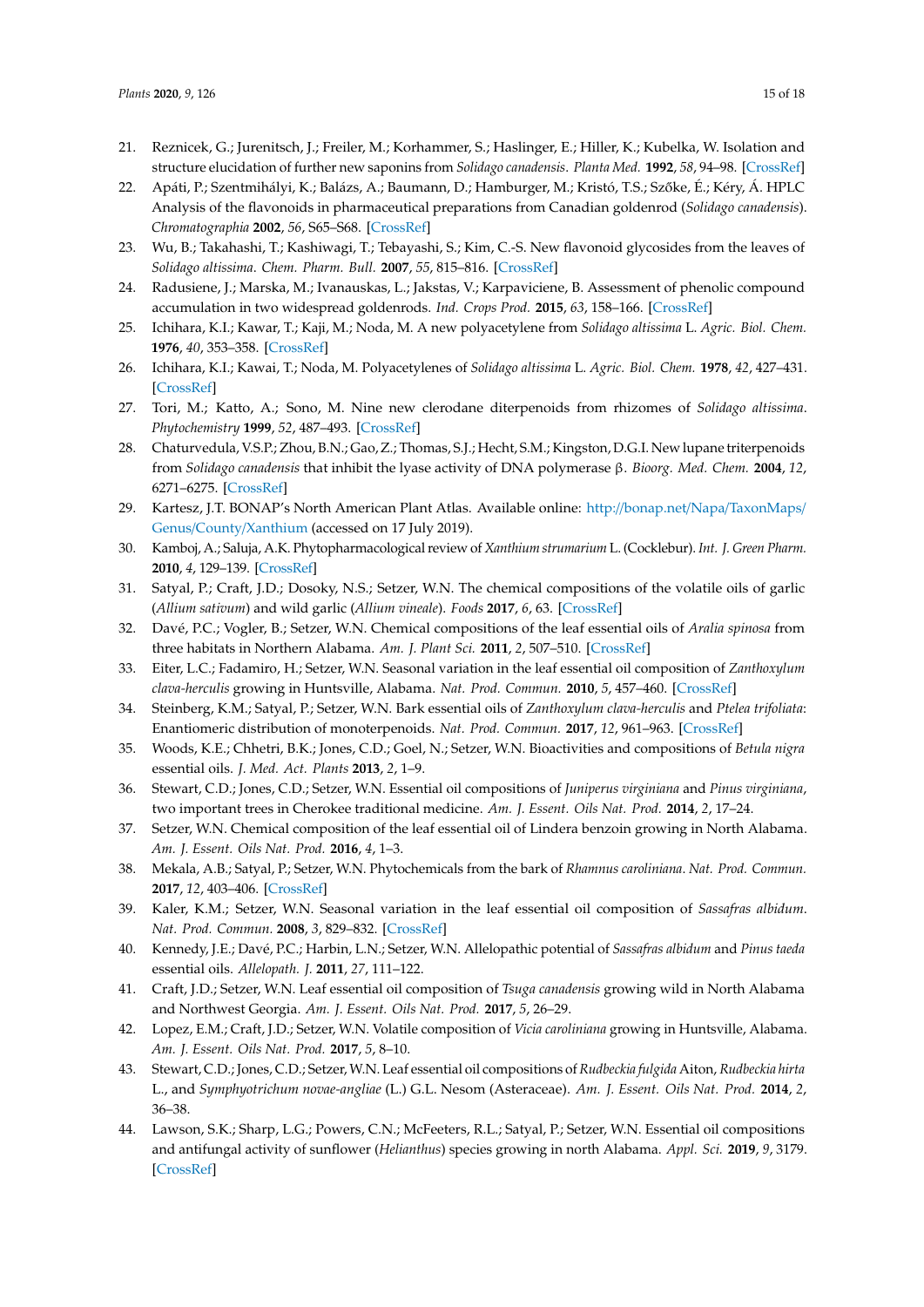- <span id="page-15-8"></span><span id="page-15-7"></span><span id="page-15-6"></span><span id="page-15-5"></span><span id="page-15-4"></span><span id="page-15-3"></span><span id="page-15-2"></span><span id="page-15-0"></span>45. Craft, J.D.; Lawson, S.K.; Setzer, W.N. Leaf essential oil compositions of bear's foot, *Smallanthus uvedalia* and *Polymnia canadensis*. *Am. J. Essent. Oils Nat. Prod.* **2019**, *7*, 31–35.
- <span id="page-15-9"></span><span id="page-15-1"></span>46. Liu, P.-Y.; Liu, D.; Li, W.-H.; Zhao, T.; Sauriol, F.; Gu, Y.-C.; Shi, Q.-W.; Zhang, M.-L. Chemical constituents of plants from the genus *Eupatorium* (1904–2014). *Chem. Biodivers.* **2015**, *12*, 1481–1515. [\[CrossRef\]](http://dx.doi.org/10.1002/cbdv.201400227) [\[PubMed\]](http://www.ncbi.nlm.nih.gov/pubmed/26460556)
- 47. Padalia, R.C.; Bisht, D.S.; Joshi, S.C.; Mathela, C.S. Chemical composition of the essential oil from *Eupatorium adenophorum* Spreng. *J. Essent. Oil Res.* **2009**, *21*, 522–524. [\[CrossRef\]](http://dx.doi.org/10.1080/10412905.2009.9700234)
- <span id="page-15-10"></span>48. Kurade, N.P.; Jaitak, V.; Kaul, V.K.; Sharma, O.P. Chemical composition and antibacterial activity of essential oils of *Lantana camara*, *Ageratum houstonianum* and *Eupatorium adenophorum*. *Pharm. Biol.* **2010**, *48*, 539–544. [\[CrossRef\]](http://dx.doi.org/10.3109/13880200903193336)
- <span id="page-15-11"></span>49. Pandey, A.K.; Mohan, M.; Singh, P.; Palni, U.T.; Tripathi, N.N. Chemical composition, antibacterial and antioxidant activity of essential oil of *Eupatorium adenophorum* Spreng. from Eastern Uttar Pradesh, India. *Food Biosci.* **2014**, *7*, 80–87. [\[CrossRef\]](http://dx.doi.org/10.1016/j.fbio.2014.06.001)
- <span id="page-15-12"></span>50. Ahluwalia, V.; Sisodia, R.; Walia, S.; Sati, O.P.; Kumar, J.; Kundu, A. Chemical analysis of essential oils of *Eupatorium adenophorum* and their antimicrobial, antioxidant and phytotoxic properties. *J. Pest Sci.* **2014**, *87*, 341–349. [\[CrossRef\]](http://dx.doi.org/10.1007/s10340-013-0542-6)
- <span id="page-15-13"></span>51. Maia, J.G.S.; Zoghbi, M.D.G.B.; Andrade, E.H.A.; Da Silva, M.H.L.; Luz, A.I.R.; Da Silva, J.D. Essential oils composition of *Eupatorium* species growing wild in the Amazon. *Biochem. Syst. Ecol.* **2002**, *30*, 1071–1077. [\[CrossRef\]](http://dx.doi.org/10.1016/S0305-1978(02)00059-5)
- <span id="page-15-14"></span>52. Zygadlo, J.A.; Maestri, D.M.; Guzmán, C.A. Comparative study of the essential oils from three species of *Eupatorium*. *Flavour Fragr. J.* **1996**, *11*, 153–155. [\[CrossRef\]](http://dx.doi.org/10.1002/(SICI)1099-1026(199605)11:3<153::AID-FFJ558>3.0.CO;2-L)
- <span id="page-15-15"></span>53. Zygadlo, J.A.; Lamarque, A.L.; Grosso, N.R.; Ariza Espinar, L. Analysis of the essential oil of the leaves of *Eupatorium arnottianum* Griseb. *J. Essent. Oil Res.* **1995**, *7*, 677–678. [\[CrossRef\]](http://dx.doi.org/10.1080/10412905.1995.9700528)
- <span id="page-15-17"></span><span id="page-15-16"></span>54. García, C.C.; Acosta, E.G.; Carro, A.C.; Belmonte, M.C.F.; Bomben, R.; Duschatzky, C.B.; Perotti, M.; Schuff, C.; Damonte, E.B. Virucidal activity and chemical composition of essential oils from aromatic plants of central west Argentina. *Nat. Prod. Commun.* **2010**, *5*, 1307–1310. [\[CrossRef\]](http://dx.doi.org/10.1177/1934578X1000500834)
- <span id="page-15-18"></span>55. Lancelle, H.G.; Giordano, O.S.; Sosa, M.E.; Tonn, C.E. Chemical composition of four essential oils from *Eupatorium* spp. Biological activities toward *Tribolium castaneum* (Coleoptera: Tenebrionidae). *Rev. Soc. Entomol. Argent.* **2009**, *68*, 329–338.
- <span id="page-15-19"></span>56. Albuquerque, M.R.J.R.; Souza, E.B.D.; Mesquita, E.F.; Nunes, E.P.; Cunha, A.N.; Silveira, E.R. Volatile constituents from leaves of *Vernonia chalybaea* Mart. and *Eupatorium ballotaefolium* H.B.K. *J. Essent. Oil Res.* **2001**, *13*, 376–377. [\[CrossRef\]](http://dx.doi.org/10.1080/10412905.2001.9712238)
- <span id="page-15-20"></span>57. Albuquerque, M.R.; Silveira, E.R.; De AUchôa, D.E.; Lemos, T.L.; Souza, E.B.; Santiago, G.M.; Pessoa, O.D. Chemical composition and larvicidal activity of the essential oils from *Eupatorium betonicaeforme* (D.C.) Baker (Asteraceae). *J. Agric. Food Chem.* **2004**, *52*, 6708–6711. [\[CrossRef\]](http://dx.doi.org/10.1021/jf0352881) [\[PubMed\]](http://www.ncbi.nlm.nih.gov/pubmed/15506805)
- 58. Lorenzo, D.; Paz, D.; Davies, P.; Villamil, J.; Vila, R.; Cañigueral, S.; Dellacassa, E. Application of multidimensional gas chromatography to the enantioselective characterisation of the essential oil of *Eupatorium buniifolium* Hooker et Arnott. *Phytochem. Anal.* **2005**, *16*, 39–44. [\[CrossRef\]](http://dx.doi.org/10.1002/pca.808) [\[PubMed\]](http://www.ncbi.nlm.nih.gov/pubmed/15688955)
- 59. Umpiérrez, M.L.; Santos, E.; Mendoza, Y.; Altesor, P.; Rossini, C. Essential oil from *Eupatorium buniifolium* leaves as potential varroacide. *Parasitol. Res.* **2013**, *112*, 3389–3400. [\[CrossRef\]](http://dx.doi.org/10.1007/s00436-013-3517-x)
- 60. Senatore, F.; De Fusco, R.; Napolitano, F. *Eupatorium cannabinum* L. ssp. *cannabinum* (Asteraceae) essential oil: Chemical composition and antibacterial activity. *J. Essent. Oil Res.* **2001**, *13*, 463–466. [\[CrossRef\]](http://dx.doi.org/10.1080/10412905.2001.9699730)
- 61. Flamini, G.; Cioni, P.L.; Morelli, I. Analysis of the essential oil of the leaves and flowers/fruits of *Eupatorium cannabinum* L. from south Tuscany (central Italy). *J. Essent. Oil Res.* **2003**, *15*, 127–129. [\[CrossRef\]](http://dx.doi.org/10.1080/10412905.2003.9712088)
- 62. Paolini, J.; Costa, J.; Bernardini, A.-F. Analysis of the essential oil from aerial parts of *Eupatorium cannabinum* subsp. *corsicum* (L.) by gas chromatography with electron impact and chemical ionization mass spectrometry. *J. Chromatogr. A* **2005**, *1076*, 170–178. [\[CrossRef\]](http://dx.doi.org/10.1016/j.chroma.2005.03.131)
- 63. Morteza-Semnani, K.; Akbarzadeh, M.; Moshiri, K. The essential oil composition of *Eupatorium cannabinum* L. from Iran. *Flavour Fragr. J.* **2006**, *21*, 521–523. [\[CrossRef\]](http://dx.doi.org/10.1002/ffj.1687)
- 64. Judzentiene, A. Chemical composition of leaf and inflorescence essential oils of *Eupatorium cannabinum* L. from eastern Lithuania. *J. Essent. Oil Res.* **2007**, *19*, 403–406. [\[CrossRef\]](http://dx.doi.org/10.1080/10412905.2007.9699936)
- 65. Pino, J.A.; Rosado, A.; Fuentes, V. Essential oil of *Eupatorium capillifolum* (Lam.) Small from Cuba. *J. Essent. Oil Res.* **1998**, *10*, 79–80. [\[CrossRef\]](http://dx.doi.org/10.1080/10412905.1998.9700844)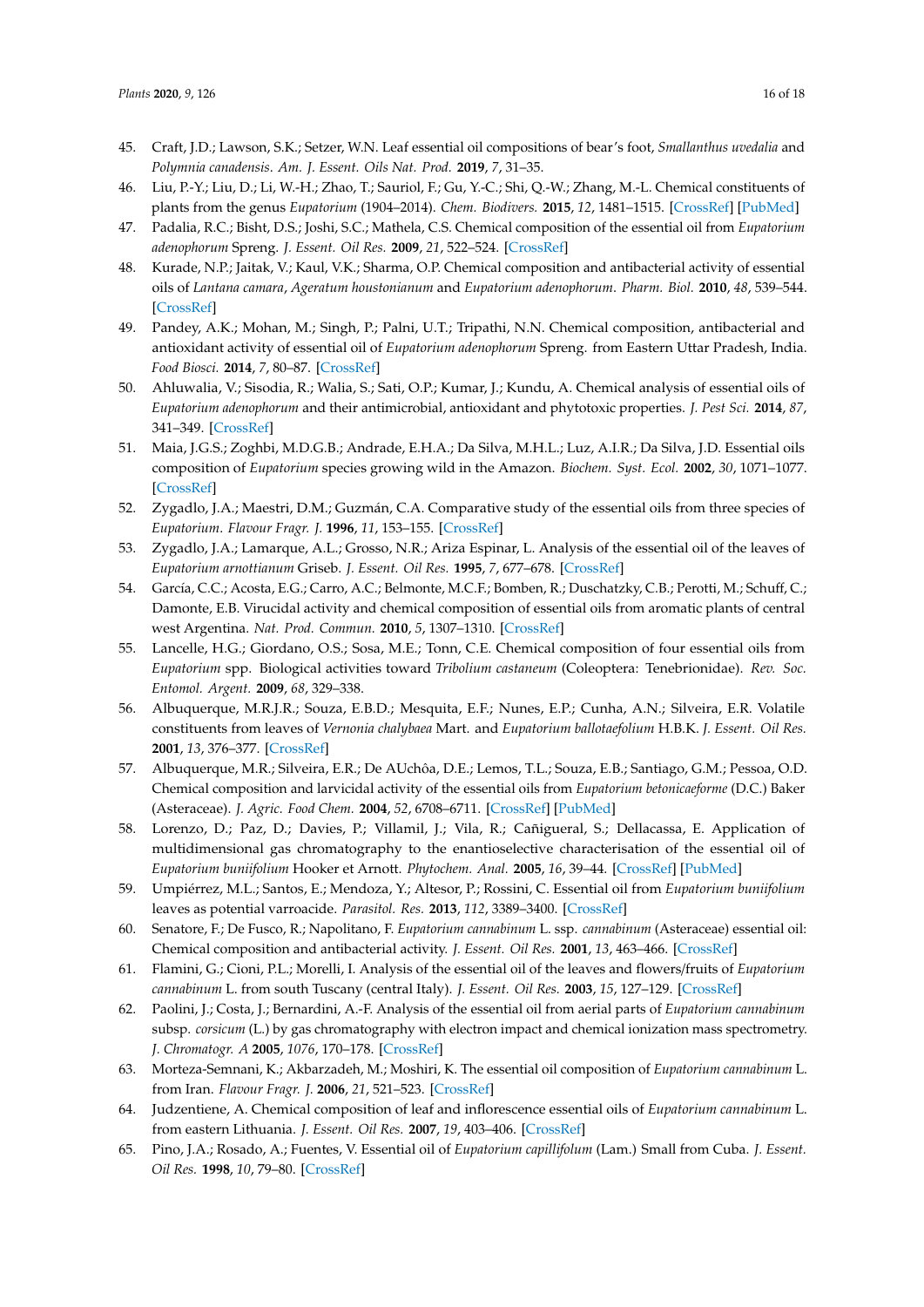- <span id="page-16-6"></span><span id="page-16-5"></span><span id="page-16-4"></span><span id="page-16-3"></span><span id="page-16-2"></span><span id="page-16-1"></span><span id="page-16-0"></span>66. Tabanca, N.; Bernier, U.R.; Tsikolia, M.; Becnel, J.J.; Sampson, B.; Werle, C.; Demirci, B.; Baser, K.H.C.; Blythe, E.K.; Pounders, C.; et al. *Eupatorium capillifolium* essential oil: Chemical composition, antifungal activity, and insecticidal activity. *Nat. Prod. Commun.* **2010**, *5*, 1409–1415. [\[CrossRef\]](http://dx.doi.org/10.1177/1934578X1000500913)
- 67. Pimienta-Ramírez, L.; García-Rodríguez, Y.M.; Ríos-Ramírez, E.M.; Lindig-Cisneros, R.; Espinosa-García, F.J. Chemical composition and evaluation of the essential oil from *Eupatorium glabratum* as biopesticide against *Sitophilus zeamais* and several stored maize fungi. *J. Essent. Oil Res.* **2016**, *28*, 113–120. [\[CrossRef\]](http://dx.doi.org/10.1080/10412905.2015.1093969)
- 68. Schossler, P.; Schneider, G.L.; Wunsch, D.; Soares, G.L.G.; Zini, C.A. Volatile compounds of *Baccharis punctulata*, *Baccharis dracunculifolia* and *Eupatorium laevigatum* obtained using solid phase microextraction and hydrodistillation. *J. Braz. Chem. Soc.* **2009**, *20*, 277–287. [\[CrossRef\]](http://dx.doi.org/10.1590/S0103-50532009000200012)
- 69. Pisutthanan, N.; Liawruangrath, B.; Liawruangrath, S.; Baramee, A.; Apisariyakul, A.; Korth, J.; Bremner, J.B. Constituents of the essential oil from aerial parts of *Chromolaena odorata* from Thailand. *Nat. Prod. Res.* **2006**, *20*, 636–640. [\[CrossRef\]](http://dx.doi.org/10.1080/14786410500462678) [\[PubMed\]](http://www.ncbi.nlm.nih.gov/pubmed/16835098)
- 70. Owolabi, M.S.; Ogundajo, A.; Yusuf, K.O.; Lajide, L.; Villanueva, H.E.; Tuten, J.A.; Setzer, W.N. Chemical composition and bioactivity of the essential oil of *Chromolaena odorata* from Nigeria. *Rec. Nat. Prod.* **2010**, *4*, 72–78.
- 71. Joshi, R.K. Chemical composition of the essential oils of aerial parts and flowers of *Chromolaena odorata* (L.) R. M. King & H. Rob. from Western Ghats region of north west Karnataka, India. *J. Essent. Oil-Bear. Plants* **2013**, *16*, 71–75.
- 72. Gupta, D.; Charles, R.; Garg, S.N. Chemical examination of the essential oil from the leaves of *Eupatorium triplinerve* Vahl. *J. Essent. oil Res.* **2004**, *16*, 473–475. [\[CrossRef\]](http://dx.doi.org/10.1080/10412905.2004.9698774)
- <span id="page-16-7"></span>73. Moldovan, Z.; Buleandră, M.; Oprea, E.; Mînea, Z. Studies on chemical composition and antioxidant activity of *Rudbeckia triloba*. *J. Anal. Methods Chem.* **2017**, *2017*, 3407312. [\[CrossRef\]](http://dx.doi.org/10.1155/2017/3407312)
- <span id="page-16-8"></span>74. Kowalski, R.; Wierciński, J.; Mardarowicz, M. Essential oil in leaves and inflorescences of *Silphium integrifolium* Michx. *J. Essent. Oil Res.* **2005**, *17*, 220–222. [\[CrossRef\]](http://dx.doi.org/10.1080/10412905.2005.9698881)
- <span id="page-16-10"></span>75. Kowalski, R. The chemical composition of essential oils and lipophilic extracts of *Silphium integrifolium* Michx. and *S. trifoliatum* L. leaves. *Flavour Fragr. J.* **2008**, *23*, 164–171. [\[CrossRef\]](http://dx.doi.org/10.1002/ffj.1868)
- 76. Kowalski, R. Antimicrobial activity of essential oils and extracts of rosinweed (*Silphium trifoliatum* and *Silphium integrifolium*) plants used by the American Indians. *Flavour Fragr. J.* **2008**, *23*, 426–433. [\[CrossRef\]](http://dx.doi.org/10.1002/ffj.1901)
- <span id="page-16-11"></span>77. Kowalski, R. Chemical composition of essential oils and lipophilic extracts of *Silphium integrifolium* and *S. trifoliatum* inflorescences. *Chem. Nat. Compd.* **2008**, *44*, 241–244. [\[CrossRef\]](http://dx.doi.org/10.1007/s10600-008-9027-x)
- <span id="page-16-9"></span>78. Kowalski, R. The chemical composition of essential oils and lipophilic extracts of *Silphium integrifolium* Michx. and *Silphium trifoliatum* L. rhizomes. *J. Essent. Oil Res.* **2008**, *20*, 255–259. [\[CrossRef\]](http://dx.doi.org/10.1080/10412905.2008.9700005)
- <span id="page-16-12"></span>79. Cicció, J.F. Composition of the essential oil from leaves of *Smallanthus maculatus* (Cav.) H. Rob. (Asteraceae). *J. Essent. Oil Res.* **2004**, *16*, 353–355. [\[CrossRef\]](http://dx.doi.org/10.1080/10412905.2004.9698740)
- <span id="page-16-13"></span>80. Chaverri, C.; Cicció, J.F. Composition of the essential oil from leaves of *Smallanthus quichensis* (Asteraceae) from Costa Rica. *Bol. Latinoam. Caribe Plantas Med. Aromat.* **2015**, *14*, 355–363.
- <span id="page-16-14"></span>81. Li, J.; Liu, J.; Lan, H.; Zheng, M.; Rong, T. GC-MS analysis of the chemical constituents of the essential oil from the leaves of yacon (*Smallanthus sonchifolia*). *Front. Agric. China* **2009**, *3*, 40–42. [\[CrossRef\]](http://dx.doi.org/10.1007/s11703-009-0008-z)
- <span id="page-16-15"></span>82. Weyerstahl, P.; Marschall, H.; Christiansen, C.; Kalemba, D.; Góra, J. Constituents of the essential oil of *Solidago canadensis* ("goldenrod") from Poland—A correction. *Planta Med.* **1993**, *59*, 281–282. [\[CrossRef\]](http://dx.doi.org/10.1055/s-2006-959673)
- <span id="page-16-16"></span>83. Schmidt, C.O.; Bouwmeester, H.J.; Bülow, N.; König, W.A. Isolation, characterization, and mechanistic studies of (-)-α-gurjunene synthase from *Solidago canadensis*. *Arch. Biochem. Biophys.* **1999**, *364*, 167–177. [\[CrossRef\]](http://dx.doi.org/10.1006/abbi.1999.1122)
- <span id="page-16-17"></span>84. Kasali, A.A.; Ekundayo, O.; Paul, C.; König, W.A. *epi*-Cubebanes from *Solidago canadensis*. *Phytochemistry* **2002**, *59*, 805–810. [\[CrossRef\]](http://dx.doi.org/10.1016/S0031-9422(02)00006-7)
- <span id="page-16-18"></span>85. Vogler, B.; Setzer, W.N. Characterization of Natural Products. In *Natural Products from Plants*; Cseke, L.J., Kirakosyan, A., Kaufman, P.B., Warber, S.L., Duke, J.A., Brielmann, H., Eds.; CRC Press: Boca Raton, FL, USA, 2006; pp. 319–387. ISBN 978-0-8493-2976-0.
- <span id="page-16-19"></span>86. Chanotiya, C.S.; Yadav, A. Natural variability in enantiomeric composition of bioactive chiral terpenoids in the essential oil of *Solidago canadensis* L. from Uttarakhand, India. *Nat. Prod. Commun.* **2008**, *3*, 263–266. [\[CrossRef\]](http://dx.doi.org/10.1177/1934578X0800300232)
- <span id="page-16-20"></span>87. Mishra, D.; Joshi, S.; Sah, S.P.; Bischt, G. Chemical composition, analgesic and antimicrobial activity of *Solidago canadensis* essential oil from India. *J. Pharm. Res.* **2011**, *44*, 63–66.